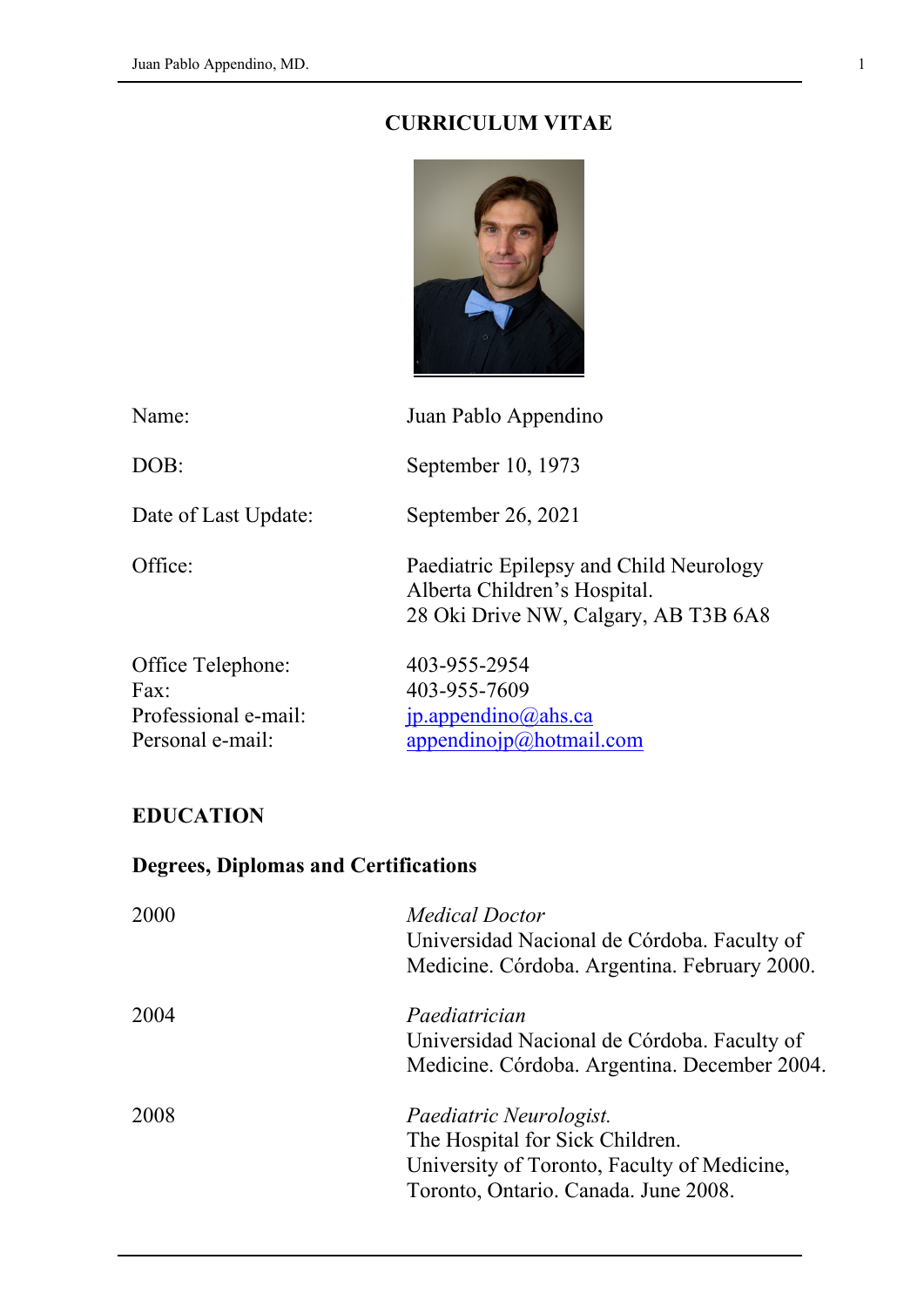| 2010                              | Paediatric Epileptologist.<br>The Hospital for Sick Children.<br>University of Toronto, Faculty of Medicine,<br>Toronto, Ontario. Canada. June 2010. |  |
|-----------------------------------|------------------------------------------------------------------------------------------------------------------------------------------------------|--|
| 2010                              | Electroencephalography Diplomate.<br>Canadian Society of Clinical Neurophysiologists.<br>Canada. June 2010.                                          |  |
| 2012                              | Licentiate of the Medical Council of Canada.<br>Medical Council of Canada. Canada. December<br>2012                                                  |  |
| 2017                              | Fellow of the American Epilepsy Society.<br>Washington, DC. United States of America.<br>December 2017.                                              |  |
| <b>Specialty Training:</b>        |                                                                                                                                                      |  |
| $2000 - 2004$                     | "Hospital Privado de Córdoba"<br>Córdoba. Argentina.<br><b>Subject: Pediatric Residency</b>                                                          |  |
| $2005 - 2008$                     | The Hospital for Sick Children<br>Toronto, Ontario. Canada.<br><b>Subject: Pediatric Neurology Fellowship</b>                                        |  |
| $2008 - 2010$                     | The Hospital for Sick Children<br>Toronto, Ontario. Canada.<br><b>Subject: Pediatric Epilepsy Fellowship</b>                                         |  |
| <b>APPOINTMENTS</b>               |                                                                                                                                                      |  |
| University – Academic Appointment |                                                                                                                                                      |  |

| $1995 - 1996$ | Professor's Assistant in Pathology course. School of<br>Medicine. "Universidad Nacional de Córdoba"<br>Argentina. |
|---------------|-------------------------------------------------------------------------------------------------------------------|
| $1996 - 1997$ | Professor's Assistant in Semiology course. School<br>of Medicine. "Universidad Nacional de Córdoba"<br>Argentina. |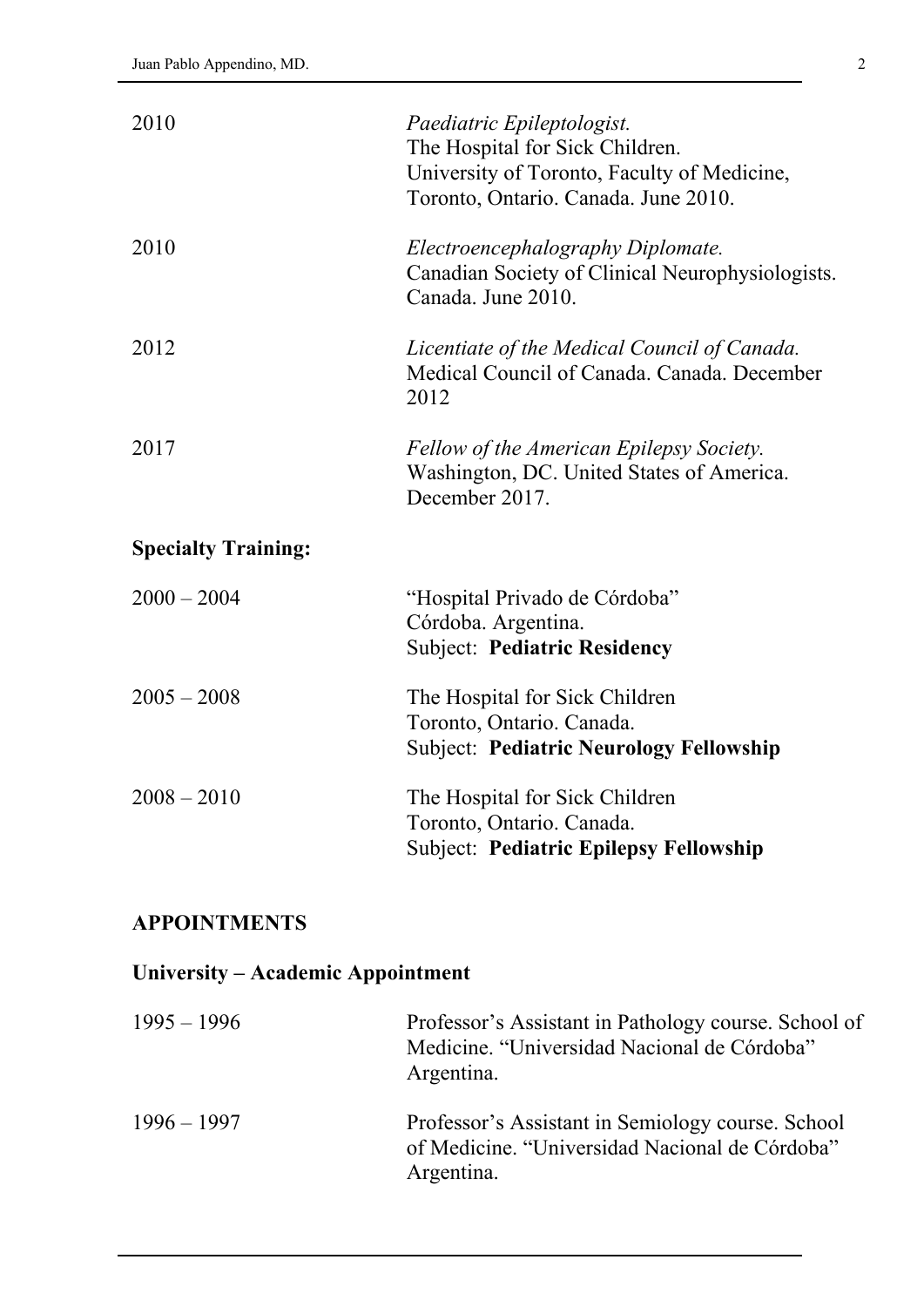| $2003 - 2004$    | Pediatric Chief Resident. "Hospital Privado de<br>Córdoba". "Universidad Nacional de Córdoba"<br>Argentina.                                                                            |
|------------------|----------------------------------------------------------------------------------------------------------------------------------------------------------------------------------------|
| $2004 - 2005$    | Lecturer, "Hospital Privado de Córdoba".<br>"Universidad Nacional de Córdoba" Argentina.                                                                                               |
| December 2006    | Acting Chief Resident of Pediatric Neurology.<br>University of Toronto. The Hospital for Sick<br>Children. Toronto, Canada.                                                            |
| February 2007    | Acting Chief Resident of Pediatric Neurology.<br>University of Toronto. The Hospital for Sick<br>Children. Toronto, Canada.                                                            |
| $2009 - 2010$    | Chief Fellow of Pediatric Epilepsy Program.<br>University of Toronto. The Hospital for Sick<br>Children. Toronto, Canada.                                                              |
| $2010 - 2013$    | Clinical Teacher. Faculty of Medicine. University of<br>Manitoba. Winnipeg, Canada.                                                                                                    |
| $2010 - 2016$    | Assistant Professor. Faculty of Medicine. University<br>of Manitoba. Winnipeg, Canada.                                                                                                 |
| $2016$ – Present | Clinical Associated Professor. Department of<br>Paediatrics. Cumming School of Medicine<br>University of Calgary. Calgary, Canada                                                      |
| $2018 -$ Present | Pediatric Epilepsy Fellowship Program Co-Director.<br>Alberta Children's Hospital. Department of<br>Paediatrics. Cumming School of Medicine<br>University of Calgary. Calgary, Canada. |
| $2019$ – Present | Pediatric Neurology Site Leader at Alberta<br>Children's Hospital. Undergraduate Medical<br>Education Office. Cumming School of Medicine<br>University of Calgary. Calgary, Canada.    |
| $2019$ – Present | Fellowship Committee member. Postgraduate<br>Medical Education Office. Cumming School of<br>Medicine University of Calgary. Calgary, Canada.                                           |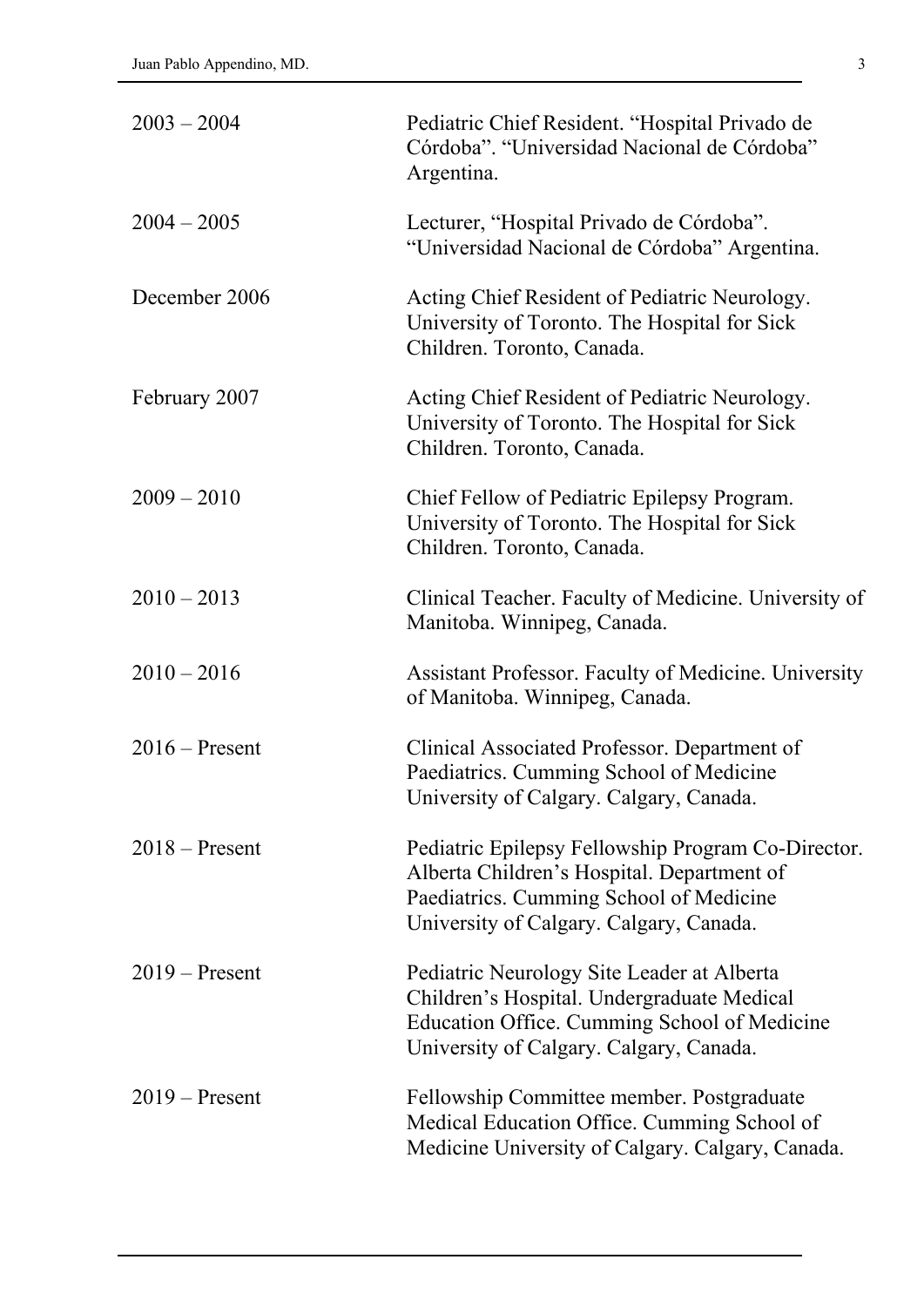# **Clinical Appointments**

| $2004 - 2005$    | Junior Staff. Pediatric Emergency Department.<br>"Hospital Privado de Córdoba" Argentina. Province<br>License: #26621/3                                                                                                                                 |
|------------------|---------------------------------------------------------------------------------------------------------------------------------------------------------------------------------------------------------------------------------------------------------|
| $2005 - 2006$    | General Pediatrics Ward. On call service.<br>Department of Paediatrics. Hospital for Sick<br>Children. Toronto. Canada. CPSO # 83090.                                                                                                                   |
| $2006 - 2008$    | PAMOT (Pediatric Academic Multi Organ<br>Transplantation). On call service. Department of<br>Paediatrics. The Hospital for Sick Children.<br>Toronto. Canada. CPSO # 83090.                                                                             |
| $2010 - 2016$    | Neurology Attending. Children's Hospital of<br>Winnipeg. Pediatric Department. University of<br>Manitoba. Winnipeg, Canada. CPSM #16-893                                                                                                                |
| $2016$ – Present | Paediatric Epilepsy and Child Neurology.<br>Neurometabolic Therapy Program Director.<br>Pediatric Epilepsy Fellowship Co-Director.<br>University of Calgary. Department of Paediatrics.<br>Alberta Children's Hospital. Calgary, Canada.<br>CPSA #26346 |
| $2018 - 2018$    | Medical Director of the Neurophysiology<br>Laboratory. Alberta Children's Hospital. Calgary,<br>AB. Canada.                                                                                                                                             |

# **Other Appointments (volunteer)**

| $2007$ – Present | International Editor Member of the Pediatric<br>Neurology chapter in the "Experiencia Medica"<br>Journal. Córdoba, Argentina.                              |
|------------------|------------------------------------------------------------------------------------------------------------------------------------------------------------|
| $2012 - 2015$    | Board Examiner and Auxiliary Position (Physician).<br>Canadian Board of Registration of<br>Electroencephalograph Technologists, Inc.<br>(C.B.R.E.T., Inc.) |
| $2013$ – Present | Editor Member for the Elsevier Editorial System.<br>European Journal of Epilepsy.                                                                          |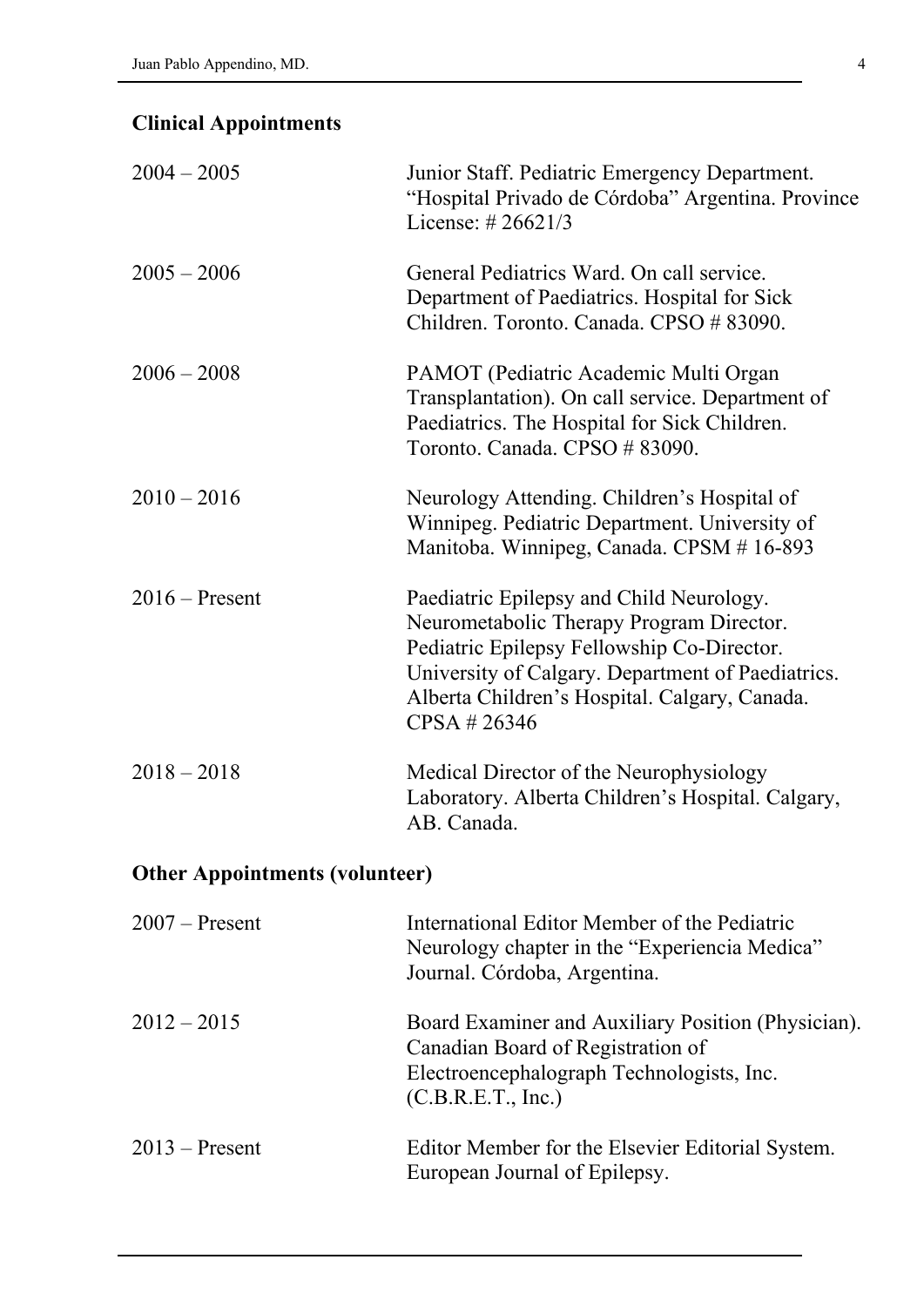| $2015 - 2017$    | Member of the Canadian League Against Epilepsy<br>(CLAE) Medical Therapeutics Committee.                                                                                                        |
|------------------|-------------------------------------------------------------------------------------------------------------------------------------------------------------------------------------------------|
| $2015 - 2019$    | Member of the Canadian League Against Epilepsy<br>(CLAE) Nominations Committee.                                                                                                                 |
| $2016 - 2019$    | <b>Committee Member of Paediatric Content</b><br>Committee. American Epilepsy Society.                                                                                                          |
| $2016 - 2018$    | Chairman of the Canadian Board of Registration of<br>Electroencephalograph Technologists, Inc.<br>(C.B.R.E.T., Inc.)                                                                            |
| $2016$ – Present | Editorial Board Member for the Journal of Pediatric<br>Epilepsy. Thieme Editorial.                                                                                                              |
| $2017 - 2018$    | Chair of Canadian Society of Clinical<br>Neurophysiologist (CSCN), EEG section. Canada                                                                                                          |
| $2018 - 2021$    | Vice-President of the Canadian Society of Clinical<br>Neurophysiology (CSCN). Canada                                                                                                            |
| $2018 -$ Present | Board Examiner for EEG national exam. Canadian<br>Society of Clinical Neurophysiologist (CSCN).<br>Canada                                                                                       |
| $2018 -$ Present | Chair of the Canadian League Against Epilepsy<br>(CLAE) Medical Therapeutics Committee. Canada                                                                                                  |
| $2019$ – Present | Board Examiner. Canadian Board of Registration of<br>Electroencephalograph Technologists, Inc.<br>(C.B.R.E.T., Inc.)                                                                            |
| $2020$ – Present | Evaluation coordinator leader for the Pediatric<br>Epilepsy Seminars. Canadian Epilepsy Teaching<br>Network (CETN). Canadian League Against<br>Epilepsy (CLAE). Monthly international seminars. |
| $2021$ – Present | President of the Canadian Society of Clinical<br>Neurophysiology (CSCN). Canada                                                                                                                 |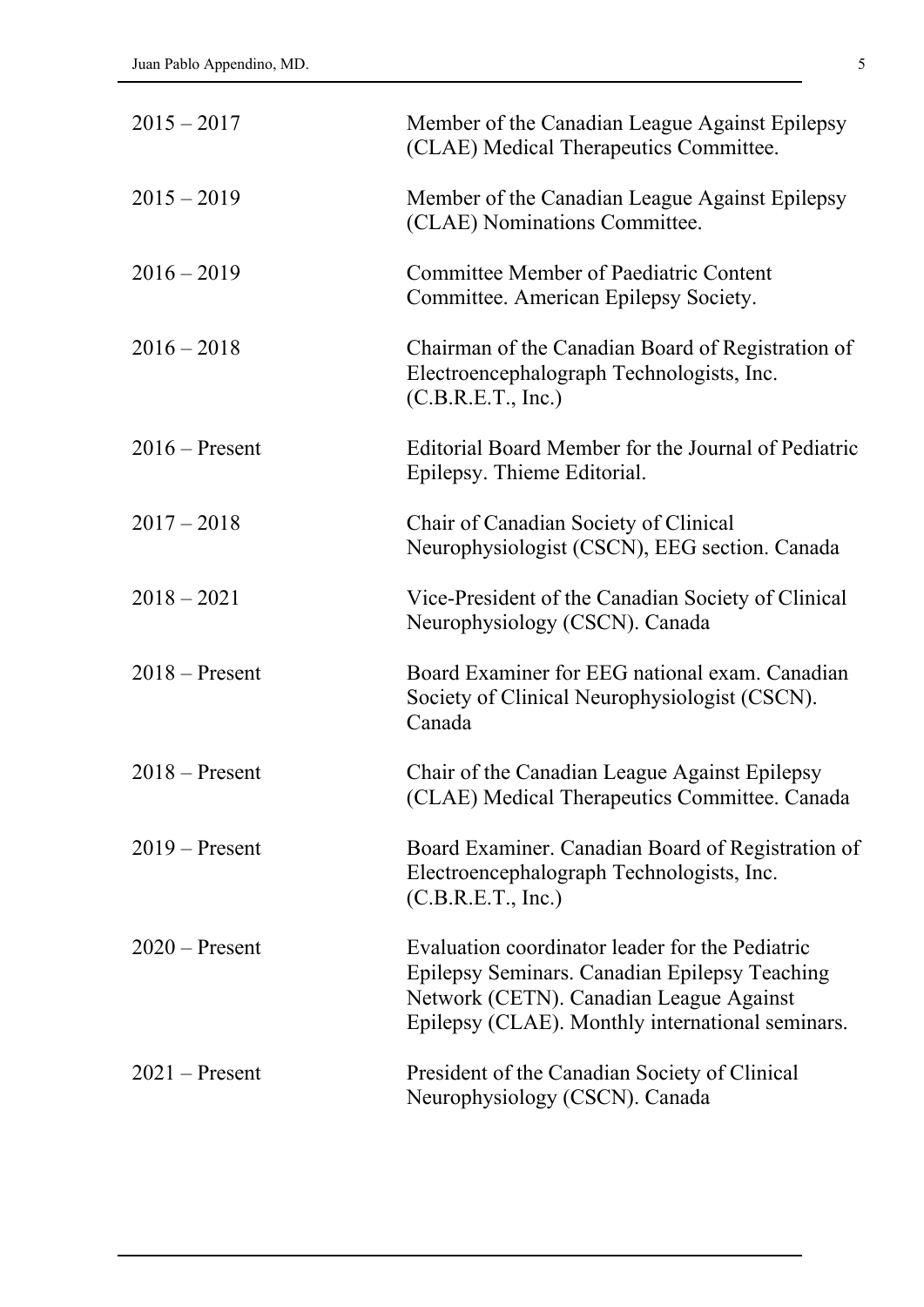#### **PUBLICATIONS**

#### **Peer-Reviewed Papers**

- 1 **Appendino JP,** Cagnolo G. ALTE: a descriptive study in 86 inpatient children from PICU and NICU in Córdoba, Argentina Graduation Final Report. National University of Cordoba, School of Medicine. Córdoba city. Argentina. Annals Books 2004.
- 2 [Cuestas-Montanes E,](http://www.ncbi.nlm.nih.gov/entrez/query.fcgi?db=pubmed&cmd=Search&itool=pubmed_AbstractPlus&term=%22Cuestas+Montanes+E%22%5BAuthor%5D) **[Appendino-Camacho JP](http://www.ncbi.nlm.nih.gov/entrez/query.fcgi?db=pubmed&cmd=Search&itool=pubmed_AbstractPlus&term=%22Appendino+Camacho+J%22%5BAuthor%5D),** [Valle-Toselli M.](http://www.ncbi.nlm.nih.gov/entrez/query.fcgi?db=pubmed&cmd=Search&itool=pubmed_AbstractPlus&term=%22Valle+Toselli+M%22%5BAuthor%5D) Rotavirus diarrhea in a population covered by private health insurance in Cordoba, Argentina. An Pediatr (Barc) 2005;63(4):369-72
- 3 **Appendino JP,** Soman T. Trihexyphenidyl in Cerebral Palsy. J. Child Neurol J Child Neurol 2008; 23(7):846.
- 4 **Appendino JP,** Weiss S, Go C, Akiyama T, Hahn C, Boyd J, Snead C. Infantile Spasms Protocol. The Hospital for Sick Children Protocols. Available only on internal website. Toronto 2008.
- 5 **Appendino JP,** McNamara P, Keyzers M, Stephens D, Hahn C. Impact of amplitude integrated EEG in NICU practice. Can J Neurol Sci. 2012 May: 39(3): 355-60.
- 6 Téllez-Zenteno JF, Ronquillo LH, Jette N, Burneo JG, Nguyen DK, Donner EJ, Sadler M, Javidan M M, Gross DW, Wiebe S; **Canadian Epilepsy Surgery Study Group** *(group member; collaborator)*. Discontinuation of antiepileptic drugs after successful epilepsy surgery. A Canadian survey. Epilepsy Res. 2012 Nov;102(1-2):23-33.
- 7 Ronen GM, Streiner DL, Boyle MH, Cunningham CE, Lach L, Verhey LH, Fayed N, Chen K, Rosenbaum PL; QUALITÉ Group, Connolly M, Bello-Espinosa LE, Rafay MF, **Appendino JP**, Shevell M, Carmant L. Outcomes trajectories in children with epilepsy: hypotheses and methodology of a Canadian longitudinal observational study. Pediatr Neurol. 2014 Jan;50(1):38- 48.
- 8 Peikes TR, **Appendino JP.** Asymptomatic viral gastrointestinal infection: the missing link? Pediatrics. 2014 Mar;133(3):e758-61.
- 9 Tobin WO, Lennon VA, Komorowski L, Clardy SL, Aksamit AJ, **Appendino JP,** Lucchinetti CF, Matsumoto JY, Pittock SJ, Sandroni P, Tippmann-Peikert M, Wirrell EC, McKeon A. DPPX Autoantibody: Frequency, Clinical Accompaniments and Outcomes. Neurology. 2014 Nov 11;83(20):1797-803.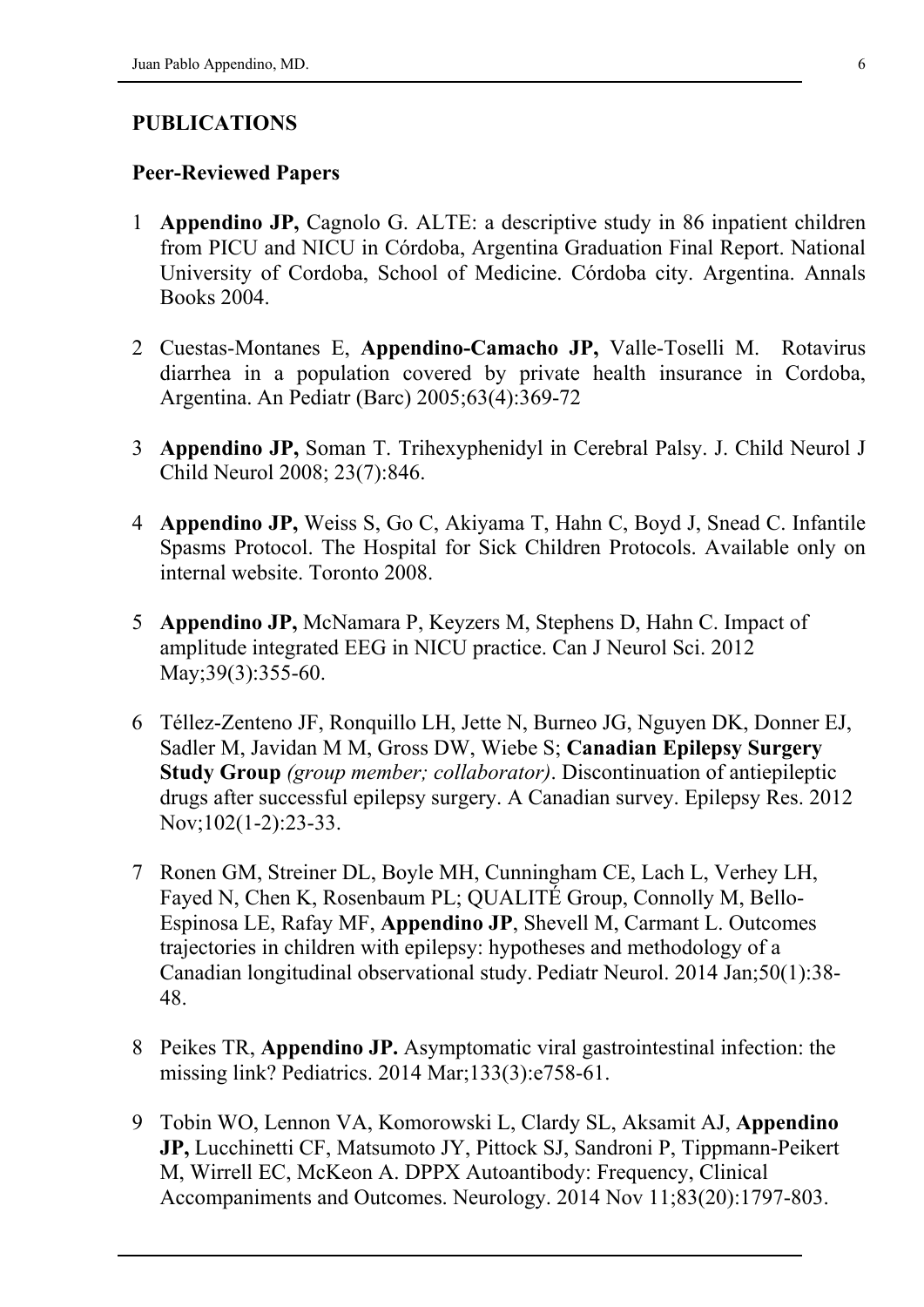- 10 Ferro MA, Avery L, Fayed N, Streiner DL, Cunningham CE, Boyle MH, Lach L, Glidden G, Rosenbaum PL, Ronen GM; QUALITÉ Group: Connolly M, Bello-Espinosa LE, Rafay MF, **Appendino JP**, Shevell M, Carmant L. Childand parent-reported quality of life trajectories in children with epilepsy: A prospective cohort study. Epilepsia. 2017 Jul;58(7):1277-1286.
- 11 Weidman D, **Appendino JP**. Case Report: Aicardi syndrome presenting as cleft lip and palate. Open Access J Neurol Neurosurg. 2017; 3(5):555625. DIO:10.19080/OAJNN.2017.03.555625
- 12 **Appendino JP**, Brebesh B. Midline Spikes in Children, is Long-Term Treatment Needed?. Open Access J Neurol Neurosurg. 2017; 4(5): 555648. DOI: 10.19080/OAJNN.2017.04.555648.
- 13 Dianne Dash, Chelsea Dash, Sara Primrose, Lizbeth Hernandez-Ronquillo, Farzad Moien-Afshari, Lady D. Ladino, **Juan Pablo Appendino**, Lindsay Mazepa, Christine Elliott, Seyed M. Mirsattari, Paolo Federico, Esther Bui, Gary Hunter, Rajesh RamachandranNair, Rohit Sharma, Paula Melendres, Joanne Nikkel, Dang Khoa Nguyen, Salah Almubarak, Mike Rigby, Jose F. Téllez-Zenteno. Update on Minimal Standards for Electroencephalography in Canada: A Review by the Canadian Society of Clinical Neurophysiologists. Can J Neurol Sci. 2017; 44: 631-642. doi:10.1017/cjn.2017.217
- 14 Prairie Collaborative Immune Globulin Utilization Management Framework Project. Criteria for the clinical use of immune globulin, 1st edition: Background document. Alberta Ministry of Health, Shared Health Manitoba, and Saskatchewan Ministry of Health; April 2018. Open access. Available at: [http://www.ihe.ca](http://www.ihe.ca/)
- 15 T Sawchuk, **JP Appendino**, M Scantlebury. Hypnosis-Induced Psychogenic Non-Epileptic Seizures In The Pediatric Epilepsy Monitoring Unit-A Case Study. EPILEPSIA 59, S240-S240.
- 16 Steven Weger, **Juan Pablo Appendino**, Ian H. Clark. Longstanding and Refractory Anti-Muscle Specific Tyrosine Kinase Antibody-Associated Myasthenia Gravis (Anti-MuSK-MG) in a Child Successfully Treated with Rituximab. J Binocul Vis Ocul Motil. 2019 Jan-Mar;69(1):26-29. doi: 10.1080/2576117X.2019.1578164. Epub 2019 Feb 27.
- 17 Roychoudhury S, Esser MJ, Buchhalter J, et al. Implementation of Neonatal Neurocritical Care Program Improved Short-Term Outcomes in Neonates With Moderate-to-Severe Hypoxic Ischemic Encephalopathy. Pediatr Neurol. 2019;101:64–70. doi:10.1016/j.pediatrneurol.2019.02.023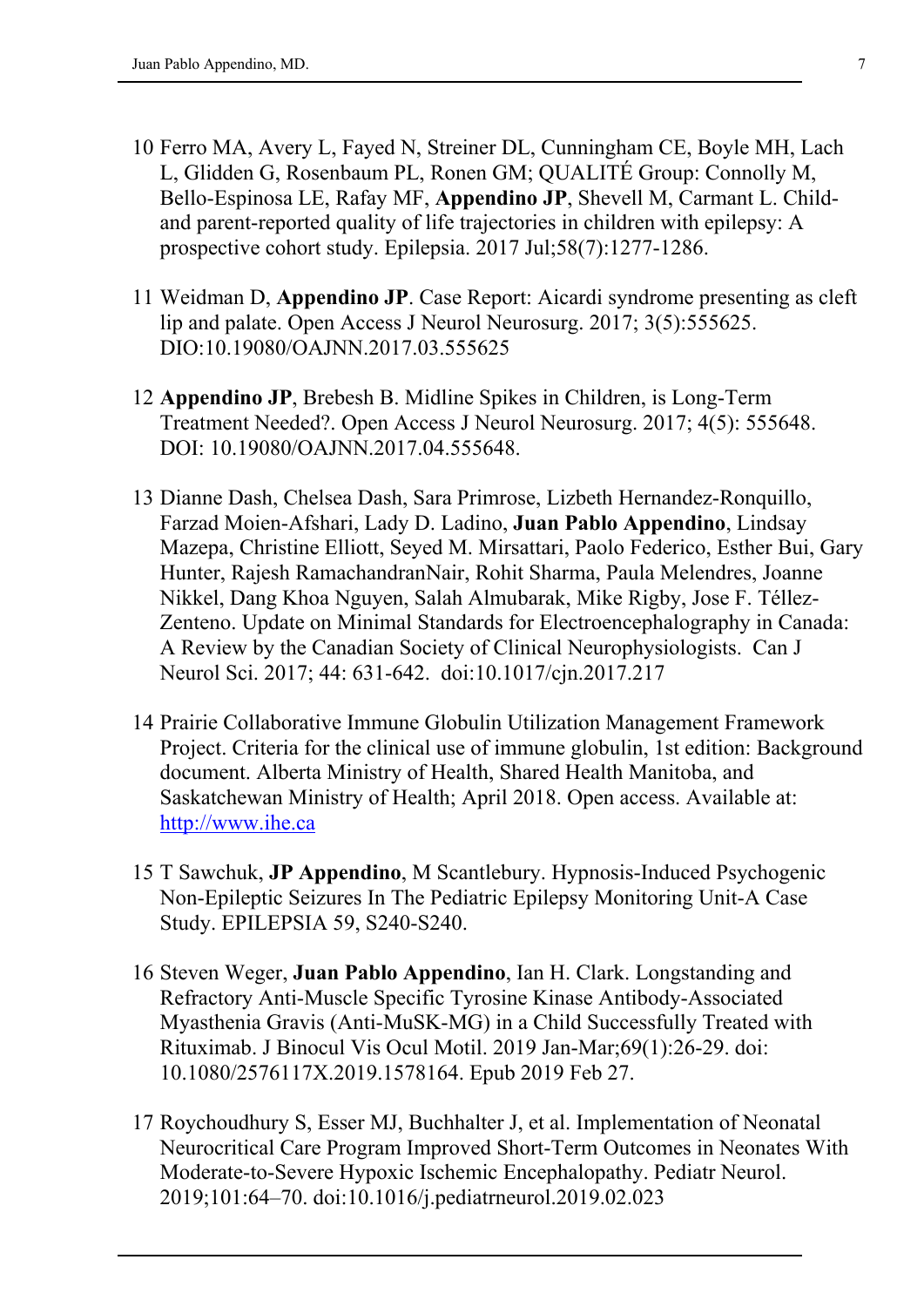- 18 Peikes T, Hartley JN, Mhanni AA, Greenberg CR, **Appendino JP**. Reflex Seizures in a Patient with CDKL5 Deficiency Disorder. Can J Neurol Sci. 2019 Apr 29:1-4. doi: 10.1017/cjn.2019.29.
- 19 Marisa Chard, **Juan Pablo Appendino,** Luis E. Bello-Espinosa, Colleen Curtis, Jong M. Rho, Xing-Chang Wei, Walla Al-Hertani. Single-center experience with Beta-propeller protein-associated neurodegeneration (BPAN); expanding the phenotypic spectrum. Mol Genet Metab Rep. 2019 Jun 19;20:100483.
- 20 Jaya Punetha, Ender Karaca, Alper Gezdirici, Ryan E. Lamont, Davut Pehlivan, Dana N. Marafi, **Juan P. Appendino**, Jill V. Hunter, Zeynep C. Akdemir, Jawid M. Fatih, Shalini N. Jhangiani, Richard A. Gibbs, A. M. Innes, Jennifer E. Posey, James R. Lupski. Biallelic CACNA2D2 variants in epileptic encephalopathy and cerebellar atrophy. Ann Clin Transl Neurol. 2019 Aug;6(8):1395-1406.
- 21 **Appendino JP**, Boelman C, Brna PM, Burneo JG, Claassen CS, Connolly MB, De Guzman MVT, Federico P, Floyd D, Huntsman RJ, Javidan M, Jette N, Jurasek LL, Keezer MR, Lau JC, McCoy B, McLachlan RS, Ng MC, Nguyen DK, Reid AY, Rho JM, Snead OC, Téllez-Zenteno JF, Wang L, Zak MM. Position Statement on the Use of Medical Cannabis for the Treatment of Epilepsy in Canada. Can J Neurol Sci. 2019 Aug 30:1-8.
- 22 **Appendino JP**, Appendino JI. [Genetically determined epileptic encephalopathies]. Medicina (B Aires). 2019;79 Suppl 3:42-47. Spanish.
- 23 Wiwchar LD, Hader W, Pauranik A, Joseph JT, **Appendino JP**. Focal seizures associated with the chapeau de gendarme sign or ictal pouting of insular origin. Epilepsy Behav Rep. 2019;12:100347.
- 24 Woodward KE, Shah RM, Benseler S, Wei XC, Ng D, Grossman J, Hahn C, Thomas MA, Wright NAM, **Appendino JP**. Considering immunologic and genetic evaluation for HLH in neuroinflammation: A case of Griscelli syndrome type 2 with neurological symptoms and a lack of albinism. Pediatr Blood Cancer. 2020 Aug;67(8):e28312. doi: 10.1002/pbc.28312. Epub 2020 May 27. PMID: 32459386.
- 25 Peikes T, Hartley JN, Mhanni AA, Greenberg CR, **Appendino JP**. A Case Series and Review of CDKL5 Deficiency Disorder: More than Rett. Genetics and Genomics. 2020 Apr. Volume 1(1): 3-7. DOI: 10.31487/j.GG.2020.01.02.
- 26 **Appendino JP**, Baker SK, Chapman KM, Dykstra T, Hussein T, Jones ML, Mezei MM, Mirsattari SM, Ng M, Nikkel J, Obradovic V, Phan C, Robinson L,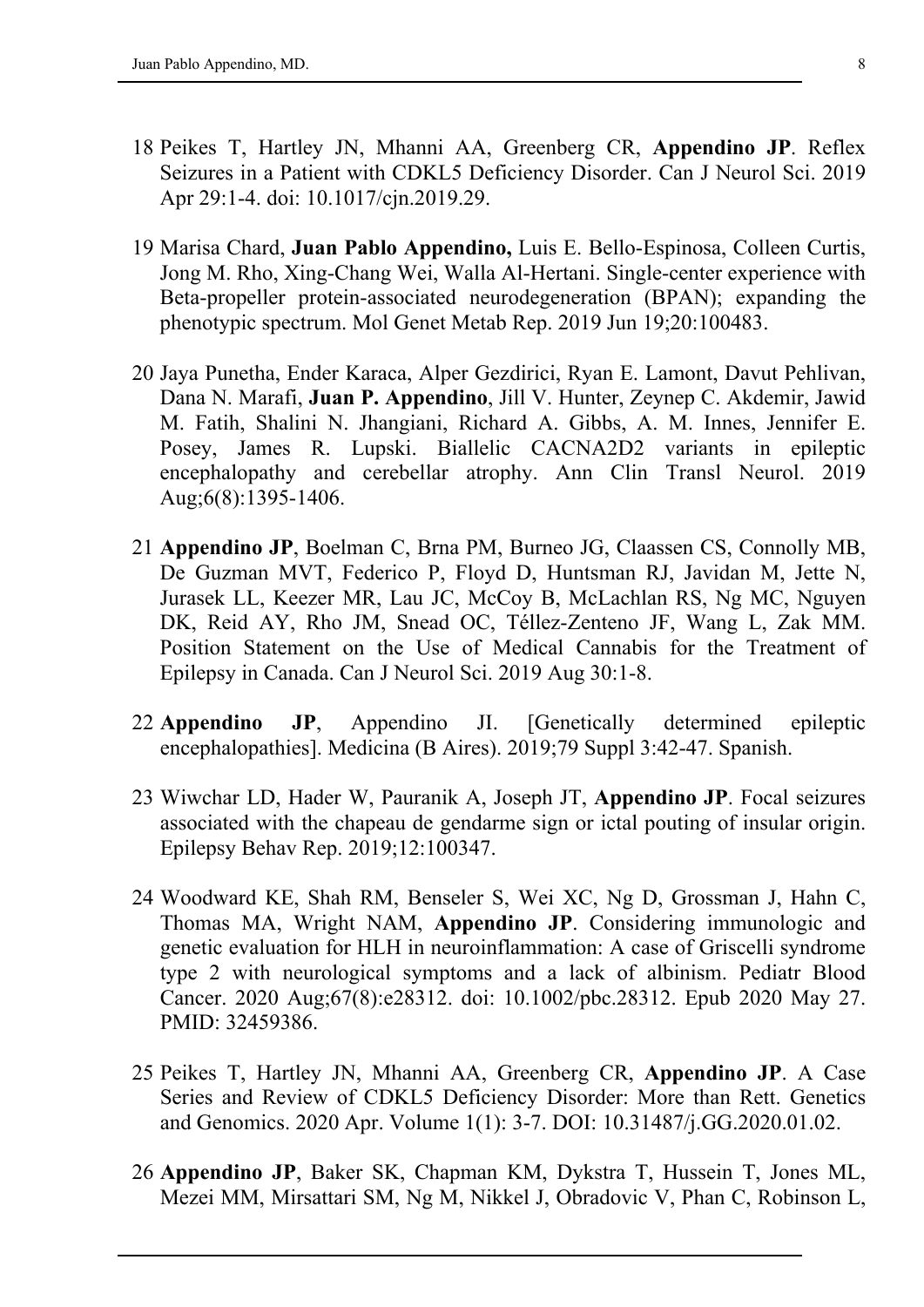Scott A, Tellez-Zenteno J, Van Niekerk M, Venance S, Moore F. Canadian Society of Clinical Neurophysiologists (CSCN); Canadian Association of Electroneurophysiology Technologists (CAET); Association of Electromyography Technologists of Canada (AETC); Board of Registration of Electromyography Technologists of Canada (BRETC), Canadian Board of Registration of Electroencephalograph Technologists (CBRET), Practice Guidelines for Canadian Neurophysiology Laboratories During the COVID-19 Pandemic. Can J Neurol Sci. 2020 Aug 19:1-6. doi: 10.1017/cjn.2020.184.

- 27 **Appendino JP**, Baker S, Chapman KM, Dykstra T, Hussein T, Jones ML, Mezei MM, Mirsattari SM, Ng M, Nikkel J, Obradovic V, Phan C, Robinson L, Scott A, Tellez-Zenteno J, Van Niekerk M, Venance S, Moore F. Response from authors to the Letter to the Editor. Can J Neurol Sci. 2020 Oct 15:1-9. doi: 10.1017/cjn.2020.225.
- 28 Maghera J, Li J, Lamothe SM, Braun M, **Appendino JP**, Au PYB, Kurata HT. Familial neonatal seizures caused by the Kv7.3 selectivity filter mutation T313I. Epilepsia Open. 2020 Oct 17;5(4):562-573. doi: 10.1002/epi4.12438.
- 29 Azeem A, Kirton A, **Appendino JP**, Kozlik S, Mineyko A. Automated quantification of spike-wave activity may be used to predict the development of electrical status epilepticus in sleep (ESES) in children with perinatal stroke. Clin Neurophysiol. 2021 Jan;132(1):146-153. doi: 10.1016/j.clinph.2020.11.003.
- 30 Buchhalter JR, Scantlebury MH, D'Alfonso S, Pablo **Appendino JP**, Bello Espinosa L, Brooks BL, Claassen C, Corbeil J, Czank D, Dean S, Ho AW, Jacobs J, Mackay M, McMahon J, Mineyko A, Rho JM, Roberts T, Rothenmund S, Ruta G, Sawchuk T, Simms BA, Smyth K, Still T, Thornton N. Creation and implementation of an electronic health record note for quality improvement in pediatric epilepsy: Practical considerations and lessons learned. Epilepsia Open. 2021;6:345– 358. <https://doi.org/10.1002/epi4.12480>
- 31 Klotz KA, Borlot F, Scantlebury MH, Payne ET, **Appendino JP**, Schönberger J, Jacobs J. Telehealth for Children With Epilepsy Is Effective and Reduces Anxiety Independent of Healthcare Setting. Front Pediatr. 2021 Jun 10;9:642381. doi: 10.3389/fped.2021.642381. PMID: 34178881; PMCID: PMC8222691.
- 32 Cherian C, **Appendino JP**, Ashtiani S, Federico P, Molnar CP, Kerr M, Khan A, Au PYB, Klein KM. The phenotypic spectrum of KCNT1: a new family with variable epilepsy syndromes including mild focal epilepsy. J Neurol. 2021 Sep 19. doi: 10.1007/s00415-021-10808-y. Epub ahead of print. PMID: 34537872.

Accepted for Publication: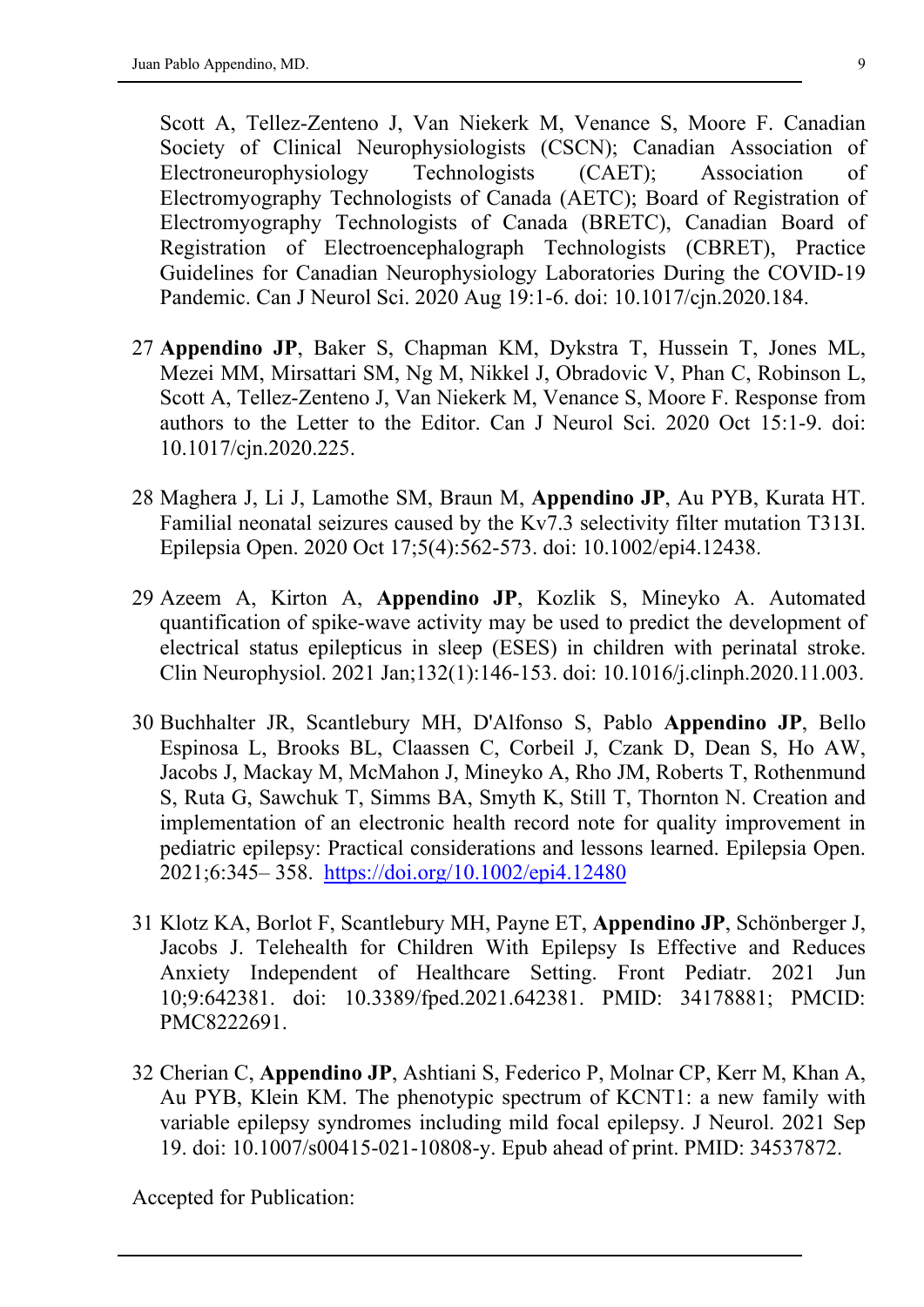- 1 "Improving the regulation of medical cannabis in Canada to better serve paediatric patients". Huntsman RJ, Kelly LE, Alcorn J, **Appendino JP**, Bélanger RE, Crooks B, Finkelstein Y, Gilpin A, Lewis E, Litalien C, Moore-Hepburn C, Oberlander T, Rassekh R, Repetski AE, Rieder MK, Siden H, Szafron M, 't Jong GW, Vaillancourt R. On behalf of the Cannabinoid Research Initiative of Saskatchewan and the Canadian Childhood Cannabinoid Clinical Trial (C4T) Consortium. CMAJ.
- 2 "Proposed pathway for utilization of ambulatory EEG in children based on our center experience and literature review." Borlot F1, Kozlik S, Alfaro L, Ho AW, **Appendino JP**, Payne ET, Scantelburry MH, Jacobs J. Journal of Clinical Neurophysiology.
- 3 "PURA-related developmental and epileptic encephalopathy: phenotypic and genotypic spectrum". Katrine M Johannesen, Elena Gardella, Cathrine E Gjerulfsen, Allan Bayat, Rob P.W. Rouhl, Margot Reijnders, Sandra Whalen, Boris Keren, Julien Buratti, Thomas Courtin, Klaas J Wierenga, Bertrand Isidor, Amélie PITON, Laurence Faivre, Antonio Vitobello, Aurore Garde, Sebastien Moutton, Frederic Tran Mau-Them, Anne-Sophie Denommé-Pichon, Christine Coubes, Austin Larson, Michael J Esser, **Juan Pablo Appendino**, Walla Al-Hertani, Beatriz Gamboni, Alejandra Mampel, Lia Mayorga, Sabine Grønborg, Cyril Mignot, Delphine Heron, Caroline Nava, Arnaud ISAPOF, Felippe Borlot, Robyn Whitney, Anne Ronan, Nicola C Foulds, Marta Somorai, John Frederick Brandsema, Katherine L Helbig, Ingo Helbig, Xilma R. Ortiz-Gonzalez, Holly Dubbs, Alessandro Orsini, Alice Bonuccelli, Agnese Suppiej, Julien Van-Gils, Julie Vogt, Simona Damioli, Lucio Giordano, Stephanie Moortgat, Elaine Wirrell, Sarah Hicks, Usha Kini, Nathan Noble, Helen Stewart, Shailesh Asakar, Shanawaz Hussain, Julie S Cohen, Sakkubai R. Naidu, Ashley Collier, Eva H Brilstra, Casey Brew, Stefania Bigoni, Davide Ognibene, Elisa Ballardini, Claudia Ruivenkamp, Raffaella Faggioli, alexandra afenjar, Diana Rodriguez, David Bick, Devorah Segal, David Coman, Boudewijn Gunning, Orrin Devinsky, Laurie A Demmer, Theresa Grebe, Dario Pruna, Ida Cursio, Lynn Greenhalgh, Claudio Graziano, Rahul Raman Singh, Gaetano Cantalupo, Marjolaine Willems, SANGEETHA YOGANATHAN, Fernanda Goes, Richard J. Leventer, Davide Colavito, Sara Olivotto, Barbara Scelsa, Felicia Varsalone, Andrea V Andrade, Ashlea Franques, Kelly Ratke, Farha Tokarz, Atiya S Khan, Clothilde Ormieres, Melinda Anderson, Dominic Spadafore, David Hunt, Rikke Steensbjerre Møller, Guido Rubboli, SOTIRIOS KEROS, William Benko, and Karen Keough. Neurology: Genetics.

#### **On-line Courses**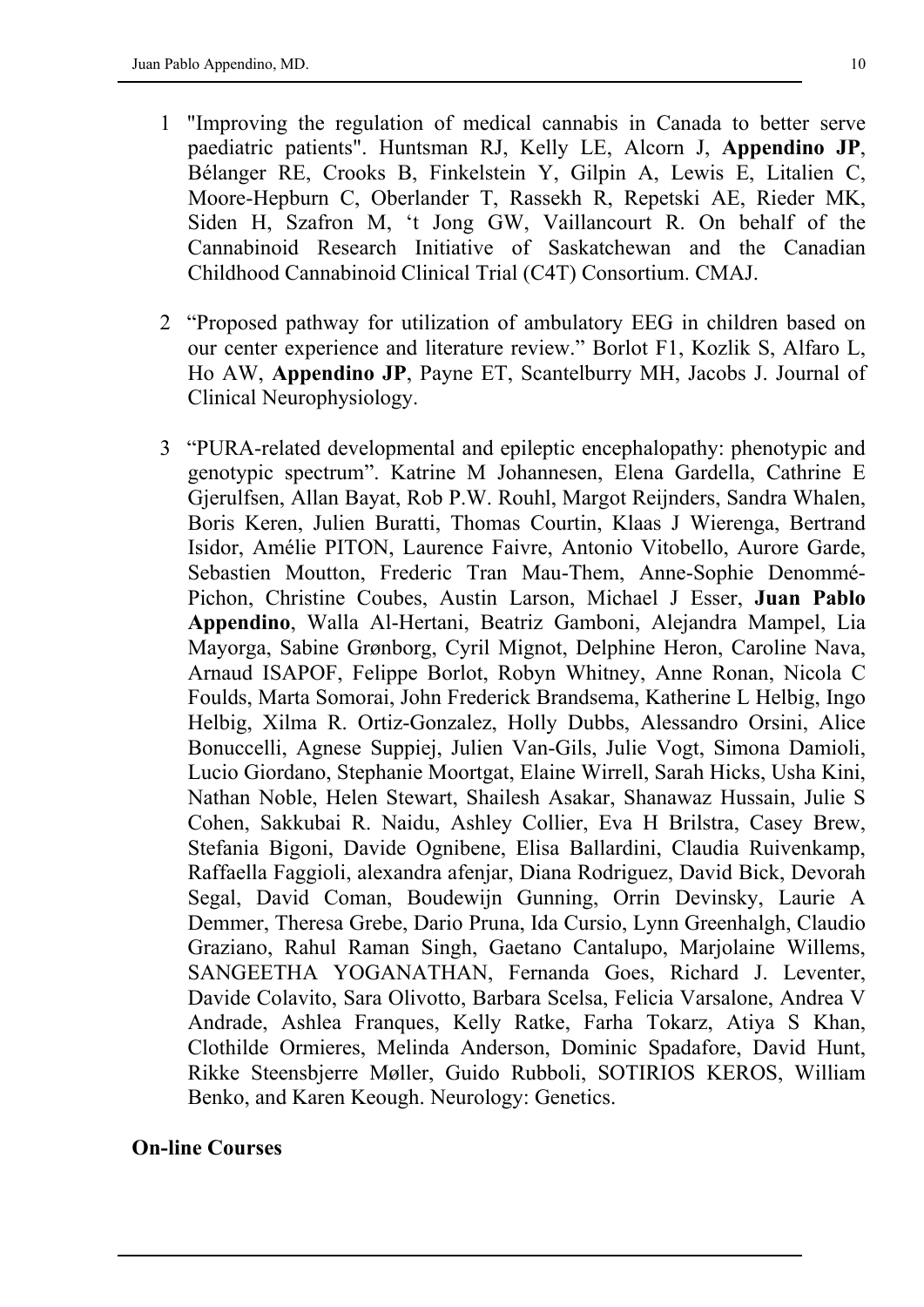- 1 Canadian Epilepsy Teaching Network (CETN) monthly seminars. RCPSC CME Approved. January 2021. Canada [\(https://www.claegroup.org/CETN-](https://www.claegroup.org/CETN-Program)[Program\)](https://www.claegroup.org/CETN-Program)
- 2 "Neonatal Neuro-Critical Care online teaching modules". RCPSC MOC Section 3 Self-Assessment Program. 54 hours CME Approved. March 1, 2021. Canada. [\(https://nncceducation.thinkific.com/\)](https://nncceducation.thinkific.com/)

### **Book Chapter/Editing**

- 1 **Appendino JP,** Santillan L, Torres J. Pediatric Pain Management. Guidelines: Inpatients' Management Handbook. Hospital Privado Publishing. Córdoba. Argentina. 2003.
- 2 **Appendino JP.** "Enfermedades Neurocutaneas" (Phakomatosis). Libro de Pediatria (Paediatric Textbook). Universidad Católica de Córdoba Publishing. Córdoba. Argentina. 2013.
- 3 **Appendino JP.** "Enfermedades Neurocutaneas" (Phakomatosis). Convulsiones y Epilepsia en Niños (Seizures and Epilepsy in Children). Editorial Pontificia Universidad Javeriana, Bogota, D.C. Colombia. 2014.
- 4 **Appendino JP**, Claassen C, Rho JM, Still T, Uphill B. Handbook of Antiseizure Drugs, 2nd Edition (2019). Alberta Children's Hospital. University of Calgary. Calgary, AB. Canada. 2019.

#### **Abstracts**

- 1 Carrizo L, **Appendino JP.** Chagas Disease's epidemiology at Santiago del Estero Province, Argentina. Chair of Pathology. School of Medicine. National University of Córdoba. 1995. Annals Books 1996.
- 2 **Appendino JP.** Post Renal Transplantation Linphoproliferative Disease (PTLD). Xth National Congress of Medicine. Mendoza. Argentina. 2001.
- 3 Vettorazzi L, **Appendino JP,** Alvarello T. Epstein-Barr Virus DNA blood levels determination from Renal Transplantation Patients. X<sup>th</sup> National Congress of Medicine. Mendoza. Argentina. 2001.
- 4 Arenas V, Appendino JP, Maldonado M. PTLD. Our Experience. VI<sup>th</sup> National Congress of Organs Transplantation. Mar del Plata. Argentina. 2001.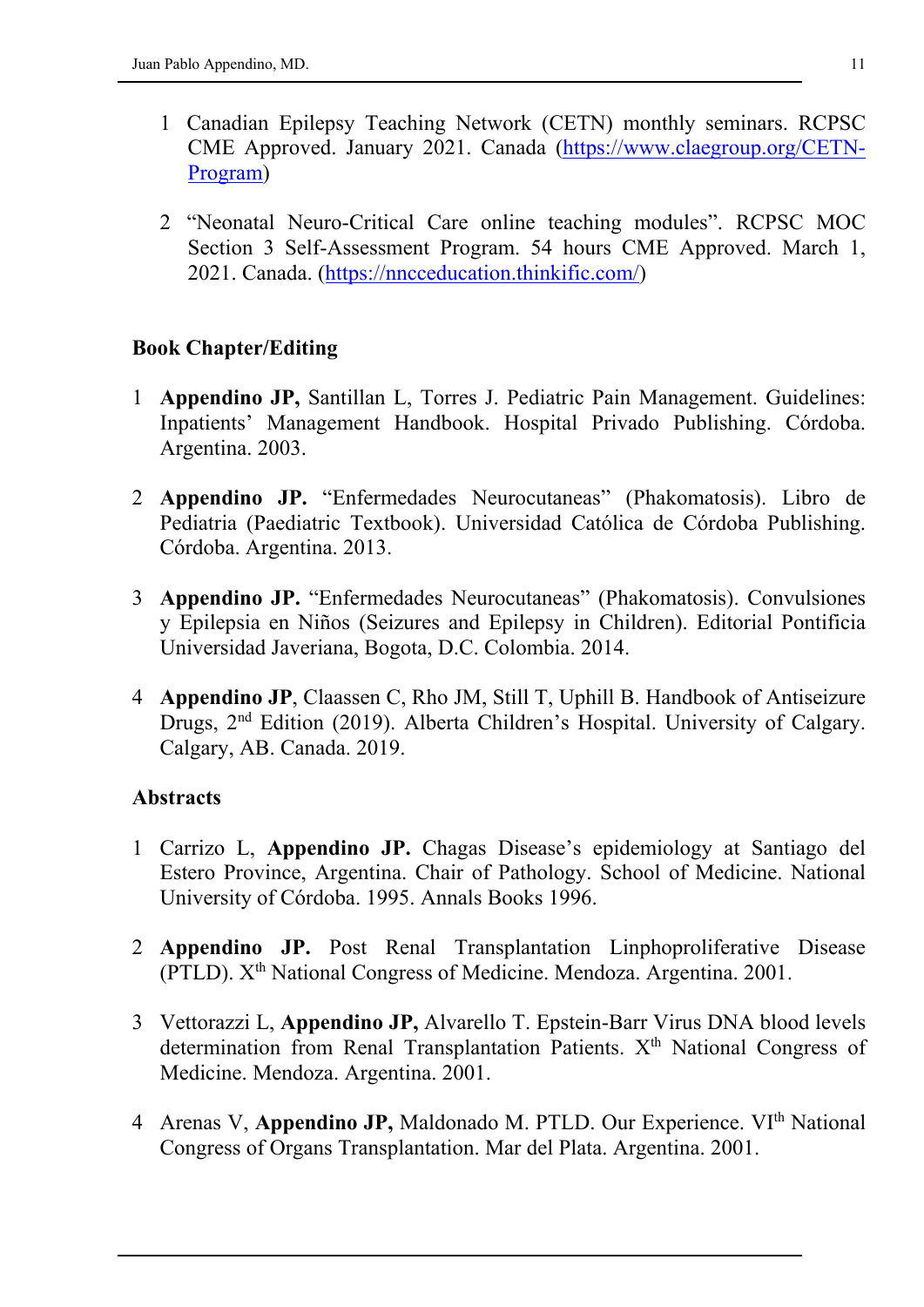- 5 **Appendino JP,** Arazi C, Bas J. Bilateral Chylothorax in a Term Newborn secondary to Bilateral Subclavia Thrombosis. A Case Report. III<sup>rd</sup> National Congress of Paediatric Pneumonology. Córdoba. Argentina. 2002.
- 6 **Appendino JP,** Cuestas E. Clinic predictor factors of Rotavirus in acute diarrhoea. XXX<sup>th</sup> National Congress of Paediatric. Mar del Plata. Argentina. 2003. SAP website [\(www.sap.org.ar\)](http://www.sap.org.ar/)
- 7 Borgna G, **Appendino JP.** Cutis Laxa associated with chronic myeloid leukaemia. XXX<sup>th</sup> National Congress of Pediatrics. Mar del Plata. Argentina. 2003. SAP website [\(www.sap.org.ar\)](http://www.sap.org.ar/)
- 8 **Appendino JP,** Cuestas E, Ruiz-Funes H. Usefulness of the EEG in seizure diagnosis in pre-term and full-term newborns with ALTE. XXIV Annual Congress of the Argentinean Pediatric Neurology Society. Buenos Aires city. Argentina. 2004. SANI Journal 2004 (special issue with abstracts)
- 9 **Appendino JP,** Cortez M, Soman T. EEG in the Newborn with Sinus Venous Thrombosis. Paediatric Research Day 2007. Hospital for Sick Children. Toronto, ON, Canada. 2007
- 10 **Appendino JP,** McNamara P, Keyzers M, Stephens D, Hahn C. Impact of amplitude integrated EEG in NICU practice. American Epilepsy Society. Seattle, Washington. 2008. Epilepsia 2008: 49 Issue s7 (1-2)
- 11 **Appendino JP,** McNamara P, Keyzers M, Stephens D, Hahn C. Impact of amplitude integrated EEG in NICU practice. Paediatric Research Day 2009. Hospital for Sick Children. Toronto, ON, Canada. 2009
- 12 **Appendino JP,** Cortez M, Otsubo H, deVeber G, Moharir M. Effects of seizures on outcome in neonatal stroke. International Child Neurology Association. Cairo. Egypt. 2010. *(AbstracT# PO-Vas 15)*
- 13 **Appendino JP,** deVeber G, Cortez M, Otsubo H, Moharir M**.** The Effect of Seizures on Outcome in Neonatal Ischemic Stroke. American Epilepsy Society. San Antonio. USA. 2010. *(Abstract#3,135. Ranked top 10% abstract among 1107 abstracts)*
- 14 Steski SN, Stannard KM, Dufault B, **Appendino JP.** Clinical Predictors of an abnormal brain MRI in children with epilepsy. American Epilepsy Society. San Diego. USA. 2012. *(Abstract#2,338)*
- 15 Brebesh B, **Appendino JP.** Midline spikes in children, is long-term treatment needed? American Epilepsy Society. Philadelphia. 2015. *(Abstract #2,103)*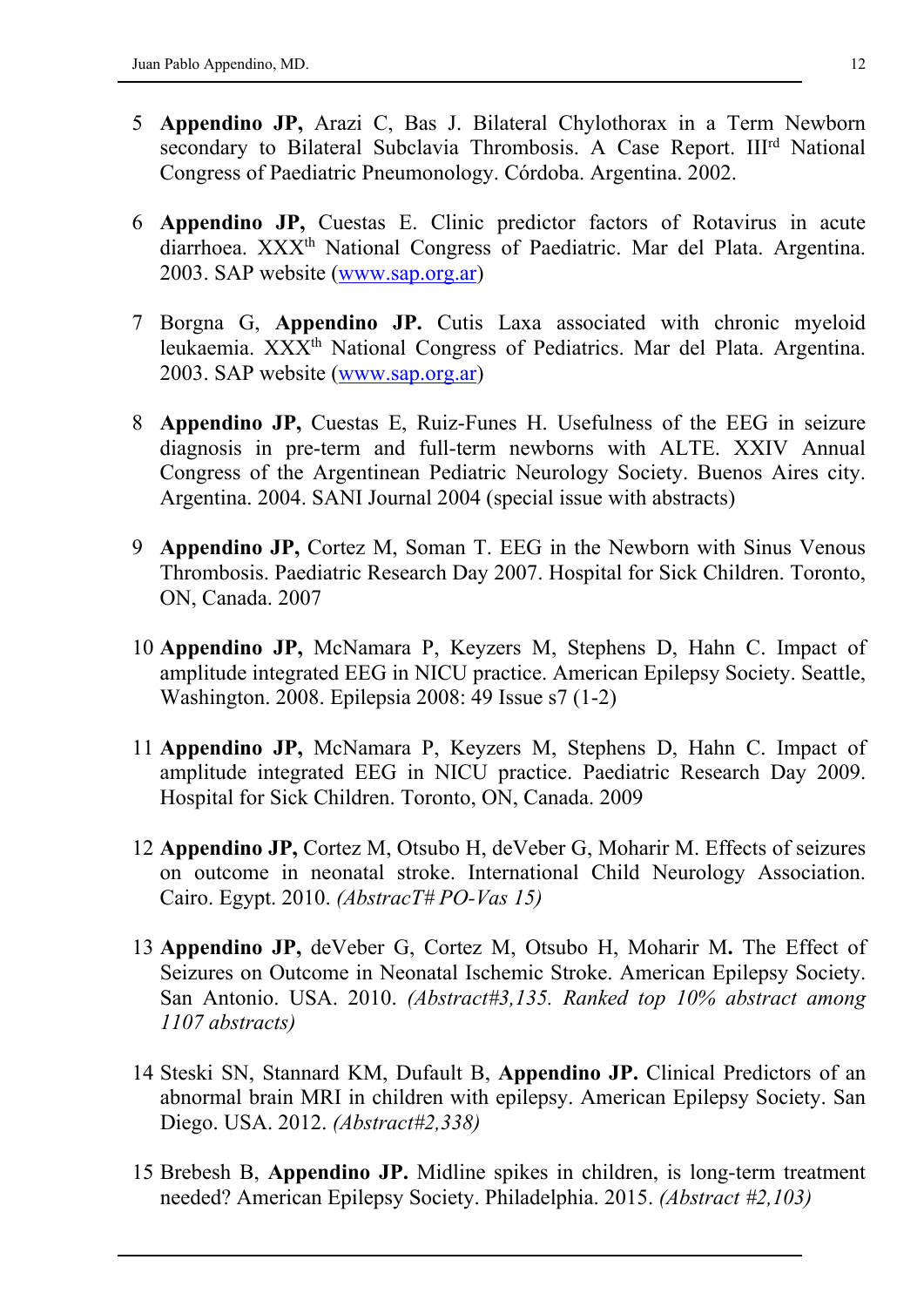- 16 Roychoudhury S, Esser M, Buchhalter J, Bello-Espinosa L, Zein H, Howlett A, Thomas S, Murthy P, **Appendino JP**, Metcalfe C, Lind J, Oliver N, Kozlik S, Mohammad K. Implementation of Neonatal Neuro-Critical Care (NNCC) program associated with improved short term outcomes in neonates with moderate to severe Hypoxic Ischemic Encephalopathy (HIE). Canadian National Perinatal Research Meeting (CNPRM). Banff. 2018. *(Abstract # 0143\_0218\_000259)*
- 17 Roychoudhury S, Esser M, Buchhalter J, Bello-Espinosa L, Zein H, Howlett A, Thomas S, Murthy P, **Appendino JP**, Metcalfe C, Lind J, Oliver N, Kozlik S, Mohammad K. Implementation of Neonatal Neuro-Critical Care (NNCC) program associated with improved short term outcomes in neonates with moderate to severe Hypoxic Ischemic Encephalopathy (HIE). Pediatric Academic Societies (PAS) Meeting. Toronto. 2018. *(Abstract # 83)*
- 18 Roychoudhury S, Esser M, Buchhalter J, Bello-Espinosa L, Zein H, Howlett A, Thomas S, Murthy P, **Appendino JP**, Metcalfe C, Lind J, Oliver N, Kozlik S, Mohammad K. Neonatal Neuro-Critical Care (NNCC) program associated with improved short term outcomes in neonates significant Hypoxic Ischemic Encephalopathy (HIE). Canadian Neurological Sciences Federation, 53rd Annual Congress. Halifax, NS. Canada 2018.
- 19 Braun M, Bello-Espinosa L, Appendino JP, Buchhalter J, Mohammad K, Esser M. Utility analysis of continuous video EEG (cvEEG) monitoring during the treatment of hypoxic ischemic encephalopathy (HIE) in the NICU. Canadian Neurological Sciences Federation, 53rd Annual Congress. Halifax, NS. Canada 2018.
- 20 Sawchuk T, **Appendino JP**, Scantlebury M. Hypnosis-Induced Psychogenic Non-Epileptic Seizures in the Pediatric Epilepsy Monitoring Unit - A Case Study. 13th European Congress on Epileptology. Vienna, 2018. *(Abstract: A-967-0022-00811)*
- 21 **Appendino JP,** Bello-Espinosa L, Fay-McClymont T, Brooks B, Deschamps K, Scantlebury M, MacAllister W. Cognitive characteristics and correlates of ESES/CSWS in children. American Epilepsy Society meeting, 2018. New Orleans. USA. Abstract# 1.384. *Special presentation in "Contributions of a Diverse Professional Community" poster session*.
- 22 Bello-Espinosa L, Rho J, Buchhalter J, **Appendino JP,** Scantlebury M, Ho AW. Use of artisanal cannabidiol among children with treatment-resistant epilepsy in Southern Alberta. American Epilepsy Society meeting, 2018. New Orleans. USA. Abstract# 1.237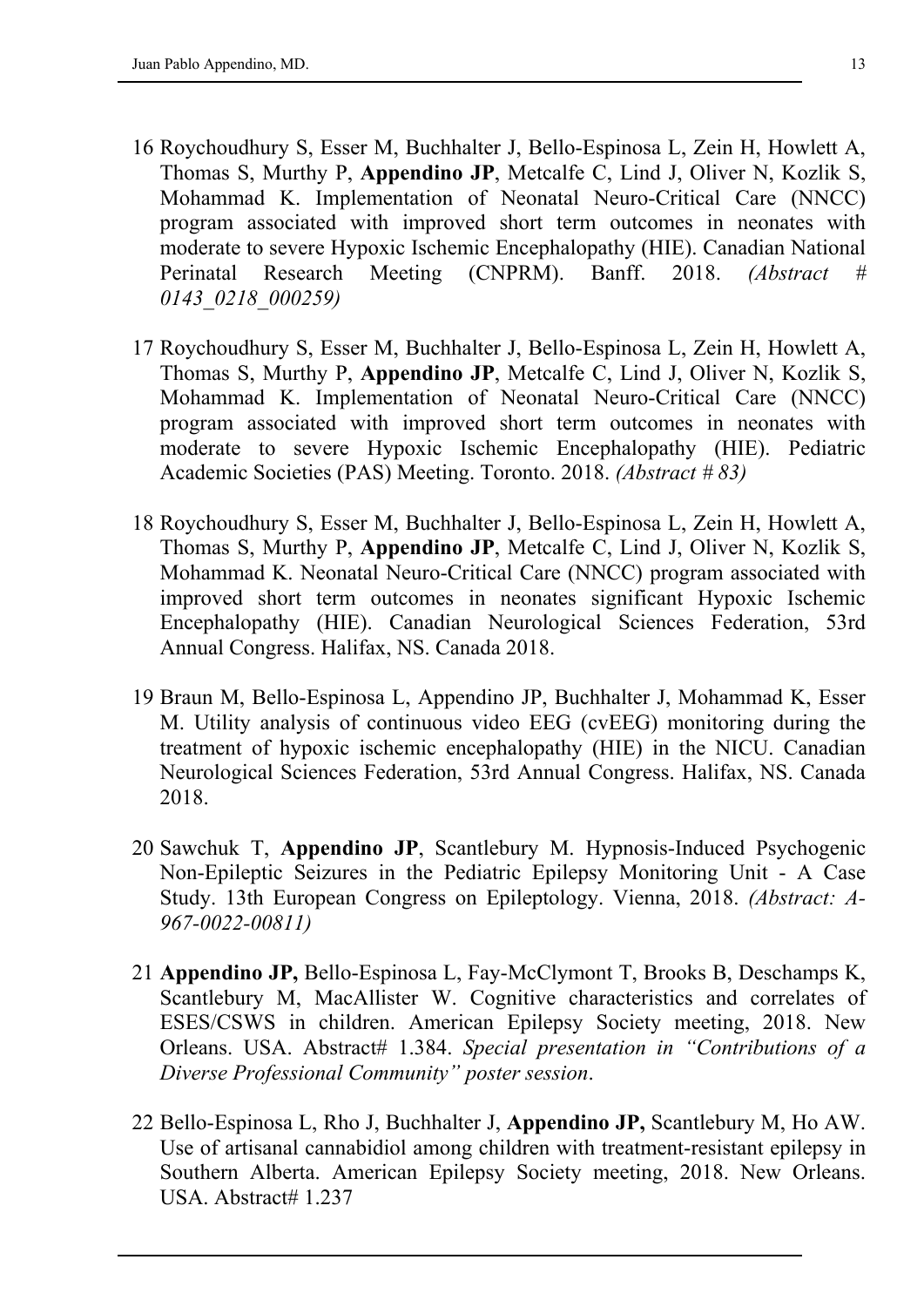- 23 Roychoudhury, S., Esser, M., Buchhalter, J., Bello-Espinosa, L., Zein, H., Howlett, A., Thomas S., Murthy P., **Appendino J.P.**, Metcalfe C., Lind J., Oliver N., Kozlik S., Mohammad, K. (2018). B.01 Neonatal Neuro-Critical Care (NNCC) program associated with improved short-term outcomes in neonates significant Hypoxic Ischemic Encephalopathy (HIE). Canadian Journal of Neurological Sciences / Journal Canadien Des Sciences Neurologiques, 45(S2), S12-S11. doi:10.1017/cjn.2018.89
- 24 Villareal-Garza E., MacAllister W., **Appendino JP**. Diagnóstico de estado epiléptico eléctrico del sueño (ESES): 100 segundos vs 300 segundos en N1 y N2 de la etapa del sueño. Academia Iberoamericana de Neurología Pediátrica. Lima, Perú. October 2019. *Platform session.*
- 25 N Liu, M Scantlebury, **JP Appendino**, J Buchhalter, L Bello-Espinosa, A Ho, C Claassen, W MacAllister, A Mineyko. Treatment of Continuous Spike and Wave During Sleep (CSWS) at The Alberta Children's Hospital (ACH)– A collaboratively developed protocol. North American Epilepsy Congress. Toronto, ON. Canada. Sep 24 – 27, 2020. Abstract# 207.
- 26 Cherian C, **Appendino JP**, Ashtiani S, Federico P, Khan A, Au PYB, Klein KM Expansion of the phenotypic spectrum of KCNT1. Calgary Epilepsy Program / Hotchkiss Brain Institute. Epilepsy Neuroteam. Research Retreat. Calgary, AB. Canada. October 1, 2020.
- 27 Kozlik S; Alfaro L; Ho A; **Appendino JP**; Scantlebury M; Jacobs J. Yield and helpfulness of ambulatory EEG in a tertiary pediatric epilepsy program. American Epilepsy Society meeting. Dec  $4 - 8$ , 2020. Abstract# 892.
- 28 Parfyonov M; Healey G; Crowley S; Kristin Short; Sanhan S; **Appendino JP**; Vallance B; Huh L. Leveraging the gut microbiota in pediatric refractory epilepsy: Safety and feasibility of oligofructose-enriched inulin supplementation for dysbiosis and seizure control. American Epilepsy Society meeting. Dec 4 – 8, 2020. Abstract# 164.
- 29 Cherian C, **Appendino JP**, Ashtiani S, Federico P, Molnar CP, Kerr M, Khan A, Au PYB, Klein KM. The phenotypic spectrum of KCNT1: a new family with variable epilepsy syndromes including mild focal epilepsy.  $34<sup>th</sup>$  International Epilepsy Congress. Aug 28 – Sep 1, 2021.
- 30 **Appendino JP**, Cherian C, Ashtiani S, Federico P, Molnar CP, Kerr M, Khan A, Au PYB, Klein KM. The Phenotypic Spectrum of KCNT1: A New Family with Variable Epilepsy Syndromes and Severity. 2021 Canadian League Against Epilepsy Scientific Meeting. Sep  $24 - 26$ , 2021. Abstract# 11.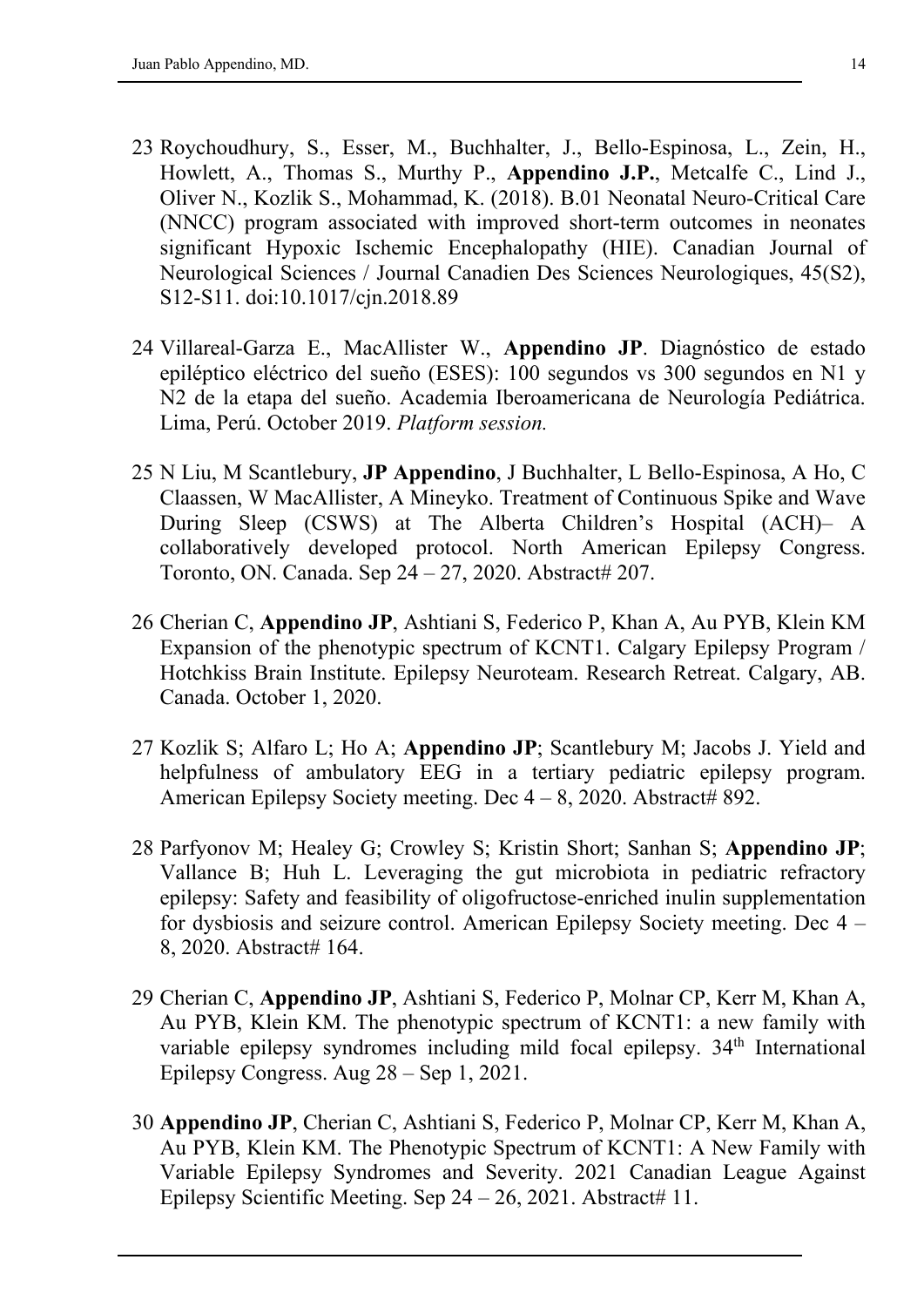- 31 Klotz K, Borlot F, Scantlebury M, Payne E, **Appendino JP**, Schönberger J, Jacobs J. Telehealth for Children with Epilepsy is Effective and Reduces Anxiety Independent of Healthcare Setting. 2021 Canadian League Against Epilepsy Scientific Meeting. Sep  $24 - 26$ , 2021. Abstract# 40.
- 32 Borlot F, Kozlik S, Alfaro L, Ho A, **Appendino JP**, Payne E, Scantlebury M, Jacobs J. Proposed Pathway for the Utilization of Pediatric Ambulatory EEG. 2021 Canadian League Against Epilepsy Scientific Meeting. Sep 24 – 26, 2021. Abstract# 41.
- 33 **Appendino JP**, Yang X-R, Ginjupalli VK, Theriault O, Poulin H, Chahine M, Au PYB. SCN2A-Related Epilepsy of Infancy with Migrating Focal Seizures: Report of a Variant with an Apparent Loss of Function Effect. 2021 Canadian League Against Epilepsy Scientific Meeting. Sep  $24 - 26$ , 2021. Abstract# 42.

### **PRESENTATIONS/INVITED SPEAKER**

#### **Local - Provincial**

- 1 Neurology Grand Round: Channelopathies: Epilepsy Chapter. The Hospital for Sick Children. University of Toronto. Canada. August 2006.
- 2 Neurology Grand Round: Utility of Seizure Semiology in Localization. The Hospital for Sick Children. University of Toronto. Canada. August 2007.
- 3 Pediatric Grand Rounds: Approach and Recognition of Seizures. The Hospital for Sick Children. University of Toronto. Canada. July 2008.
- 4 Pediatric Neurology Teaching Session: Childhood Epilepsy Syndromes. The Hospital for Sick Children. University of Toronto. Canada. July 2008.
- 5 Neurology Grand Round: Neonatal Seizures. The Hospital for Sick Children. University of Toronto. Canada. September 2008.
- 6 General Pediatrics Grand Rounds: Neonatal Seizures. University of Manitoba. Winnipeg, Manitoba. Canada. March 2009.
- 7 Pediatric Neuroscience Rounds: Neonatal Seizures. University of Western Ontario. London, Ontario. Canada. June 2009.
- 8 Neurology Grand Rounds: Neonatal Brain Injury. The Hospital for Sick Children. University of Toronto. Canada. December 2009.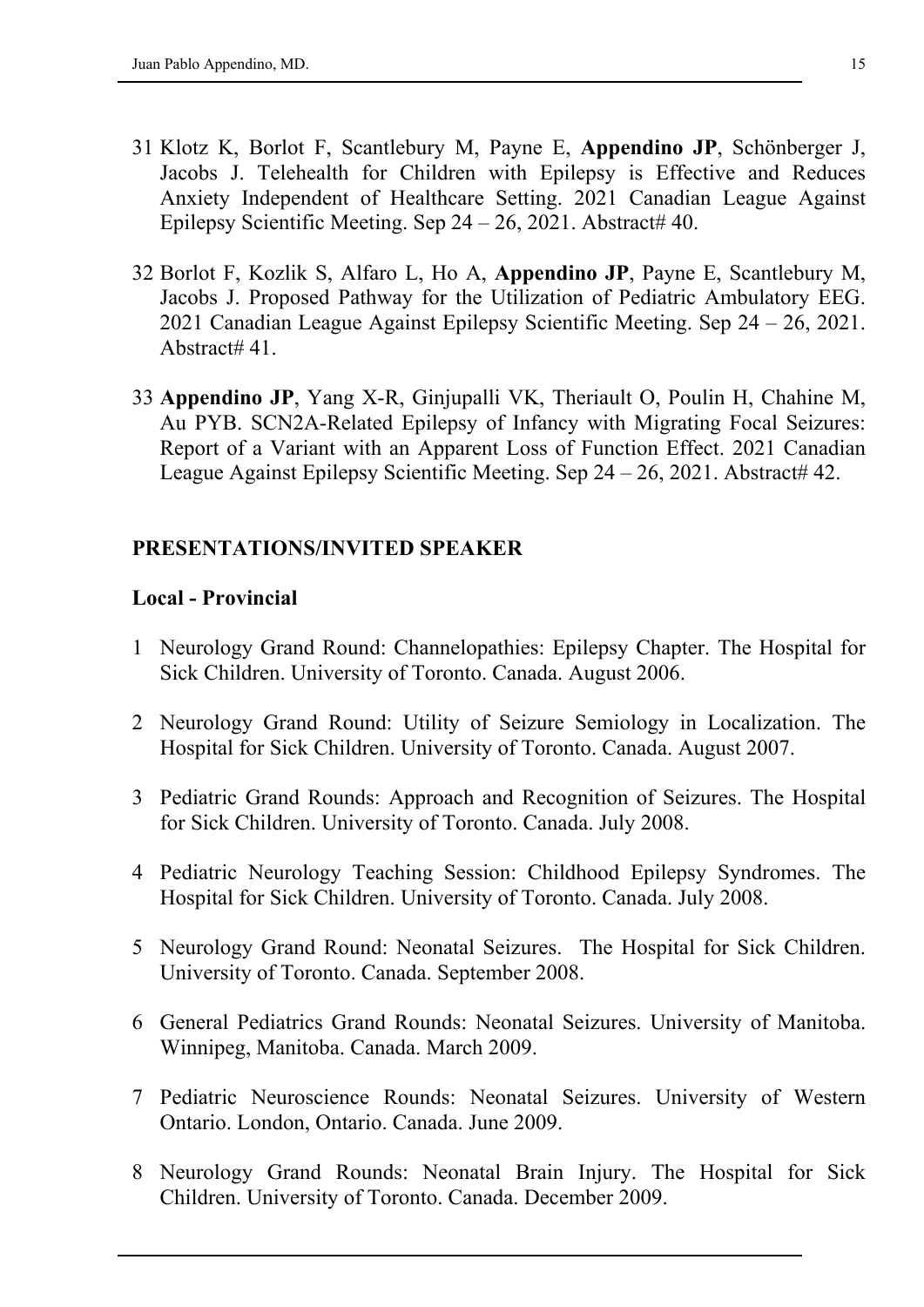- 9 Epilepsy Toronto. Special guest speaker at Winter Olympics Retreat. Orillia, ON. Canada. February, 2010.
- 10 UTERP Rounds: EEG and Clinical Neurophysiology: Questionable Patterns. University of Toronto Epilepsy Research Program. University of Toronto. May 2010.
- 11 Neurology Grand Rounds: Seizure localization, a semiological approach. Faculty of Medicine. University of Manitoba. Winnipeg. Manitoba. Canada. October, 2010.
- 12 Epilepsy and Seizures Association of Manitoba Annual Meeting: Epilepsy in Children. Brandon, MB. May 2012.
- 13 General Pediatrics Grand Rounds: A week in Neurology Service, an interactive session. University of Manitoba. Winnipeg, Manitoba. Canada. March 2013.
- 14 Neurology Grand Rounds: Paediatric Epilepsy Surgery. Faculty of Medicine. University of Manitoba. Winnipeg. Manitoba. Canada. May, 2013.
- 15 Neuroscience Grand Rounds: Anti-DPPX Ab epileptic encephalopathy. An overview based on a case ("The girl with dancing eyes"). September, 2015. Calgary, AB. Canada.
- 16 Several presentations on different topics for students, residents and colleagues (Paediatric and Neurology) of the University of Manitoba programs.
- 17 Invited speaker at the Annual Conference of the ACMDTT on April 7, 2017. Presentation: "PET and SPECT as tools in epilepsy". Calgary, AB. Canada.
- 18 Invited speaker at the Annual Darwish Symposium on October 18, 2017. Presentation: "Utility of the Electroencephalography in the NICU with Special Focus on HIE". Calgary, AB. Canada.
- 19 Invited Speaker at the NICU Academic Half Day "Beyond aEEG Trends for Neonatology Workshop". March 21, 2018. Calgary, AB. Canada.
- 20 Invited Speaker at the Annual Darwish Symposium on November 23, 2018. "EEG in neurometabolic disorders". Calgary, AB. Canada.
- 21 Invited Speaker at the Tuberous Sclerosis Symposium and Parent Engagement Event. January 10, 2019. Calgary, AB. Canada.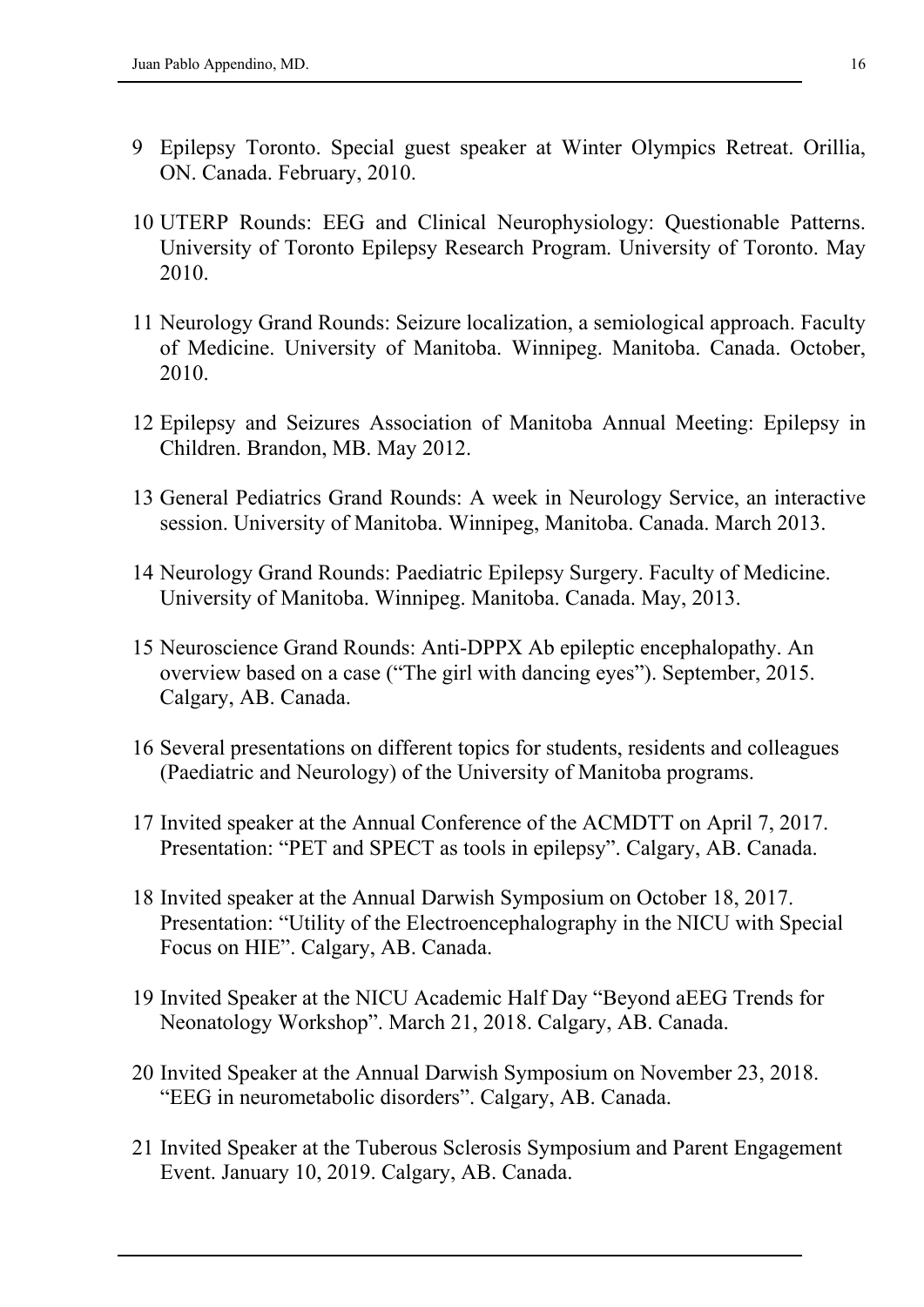- 22 Invited Speaker at Pediatric Excellence and Knowledge Symposium (PEAKS). "Pediatric Epilepsy and Seizure Management". April 25-26, 2019. Calgary, AB. Canada.
- 23 Invited Speaker at Pediatric Excellence and Knowledge Symposium (PEAKS). "Pediatric Epilepsy and Seizure Management". April 23 – 24, 2020. Calgary, AB. Canada. *(Cancelled due to COVID-19 Pandemic)*
- 24 Invited Speaker at the Academic Half Day in the Neonatology Training Program. Neonatal Seizures. May 6<sup>th</sup>, 2020. Calgary, AB. Canada.
- 25 Invited Speaker at the Alberta College of Medical, Diagnostic and Therapeutic Technologists Annual Meeting. Virtual meeting. October 24th, 2020. Calgary, AB. Canada.
- 26 Invited Speaker at the Target Education for Nurses. Virtual meeting. November 17, 2020. Calgary, AB. Canada.
- 27 Invited Speaker at Pediatric Excellence and Knowledge Symposium (PEAKS). "Pediatric Epilepsy and Seizure Management". March 30, 2021. Calgary, AB. Canada.
- 28 Invited Speaker at Unit 3 "Target Education". "Pediatric Epilepsy and Seizure Management". June 15, 2021. Calgary, AB. Canada.
- 29 Several presentations on different topics for students, nurses, residents and colleagues (Paediatric and Adult Neurology) of the University of Calgary. Calgary, AB. Canada. 2016 – Present.

#### **National**

- 1 Annual Pediatric Up Date Meeting: Abnormal Movement Disorder: Opsoclonus-Myoclonus. University of Toronto. Toronto. Canada. May 2008.
- 2 Canadian Paediatric Society Meeting: the many faces of epilepsy: diagnostic dilemmas and clinical conundrums. London, ON. Canada. June 2012.
- 3 Canadian Association of Child Neurology Grand Rounds. Oh No, September again! (ADEM and Neuroinflammatory disorders). Winnipeg, MB (Nationwide webcast). Canada. November 2013.
- 4 Canadian Neurological Sciences Federation meeting. Epilepsy Video Session. Quebec, QC. Canada. June 2016.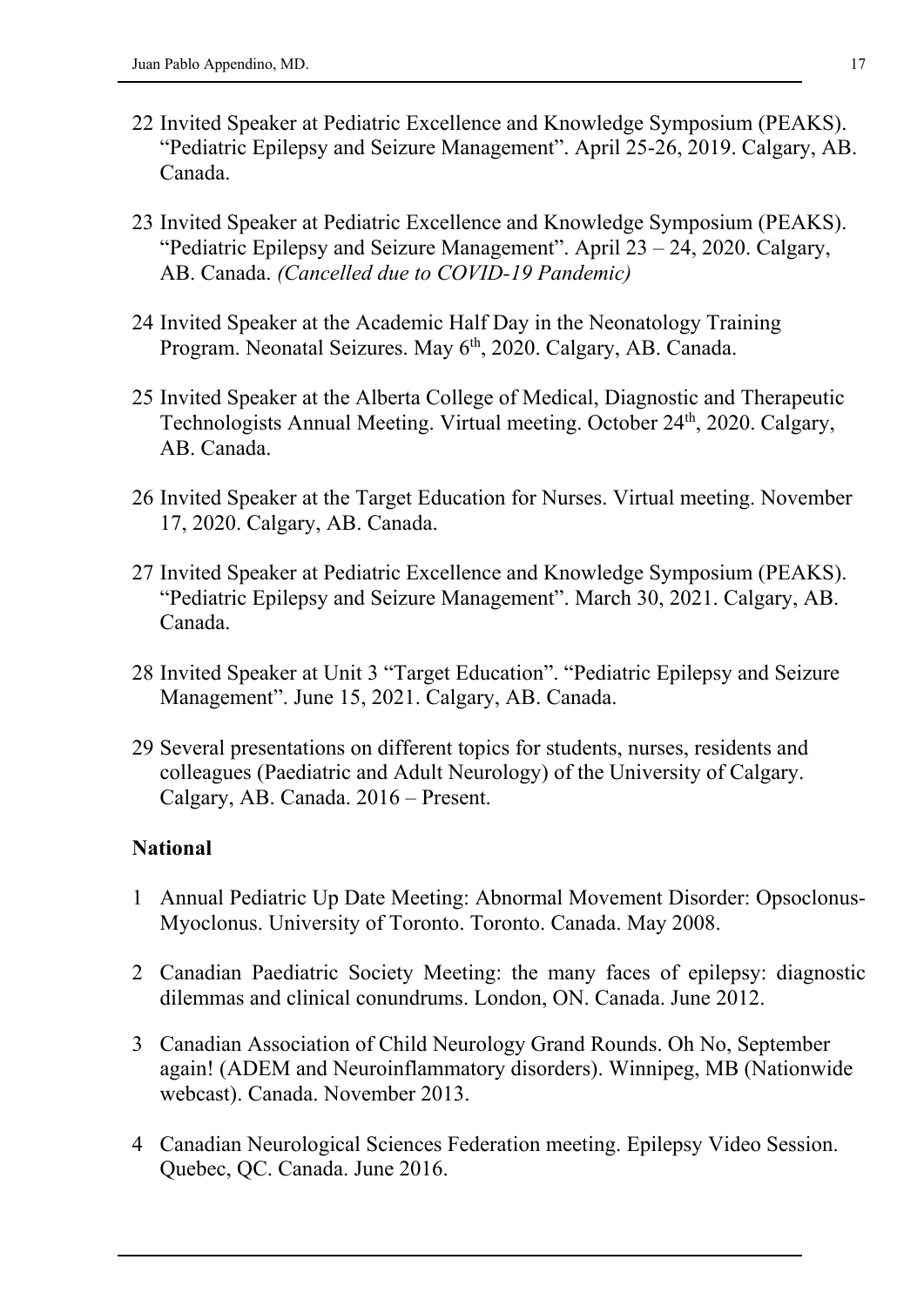- 5 Canadian Association of Electroneurophysiology Technologists meeting. Opening session. Quebec, QC. Canada. June 2016.
- 6 Invited speaker at Canadian Association of Electroneurophysiology Technologists meeting. Educational session: "Episodic Events". Victoria, BC. Canada. June 2017.
- 7 Invited speaker at the Canadian League Against Epilepsy meeting. Presentation: "Seizure Recognition and Patterns of Uncertain Clinical Significance in ICU: What is the New Trend?". Vancouver, BC. Canada. October 2017.
- 8 Invited Speaker at the Western Epilepsy Workshop "A case of post-stroke epilepsy". Banff, AB. Canada. February 17th, 2018.
- 9 Chair of Neurophysiology Day course (EEG section) at Canadian Neurological Sciences Federation meeting. June 24, 2018. Halifax, NS. Canada.
- 10 Invited Speaker at the Canadian Neurological Sciences Federation meeting. "Quantitative EEG, basics for the non-specialist". June 26, 2018. Halifax, NS. Canada.
- 11 Invited Speaker at the Western Epilepsy Workshop "Are these seizures Doc?". Banff, AB. Canada. February 16<sup>th</sup>, 2019.
- 12 Invited speaker at Canadian Neurological Sciences Federation meeting. Epilepsy Video Session. Topic: "Insular epilepsy with chapeau de gendarme sign". Montreal, QC. June 16, 2019.
- 13 Chair of Neurophysiology Day course (EEG section) at Canadian Neurological Sciences Federation meeting. Topic: "EEG: Focal Epilepsies and Epileptic Encephalopathies". Montreal, QC. June 18, 2019.
- 14 Invited Speaker at the National Epilepsy Residents Course (NERC) 2020. Topic: "Non-medical treatments of drug-resistant epilepsy: Ketogenic Diet, VNS, and CBD oil". Calgary, AB. Canada. January 25, 2020.
- 15 Invited Speaker at the Point of Care Ultrasound in Neonatology (POCUSNEO) "Applying and Understanding Cerebral Function Monitoring (CFM or aEEG)". Banff, AB. Canada. February 16, 2020.
- 16 Invited Speaker at the Neonatal NeuroCritical Care Whorkshop "Neonatal Seizures". Calgary, AB. Canada. February 29, 2020.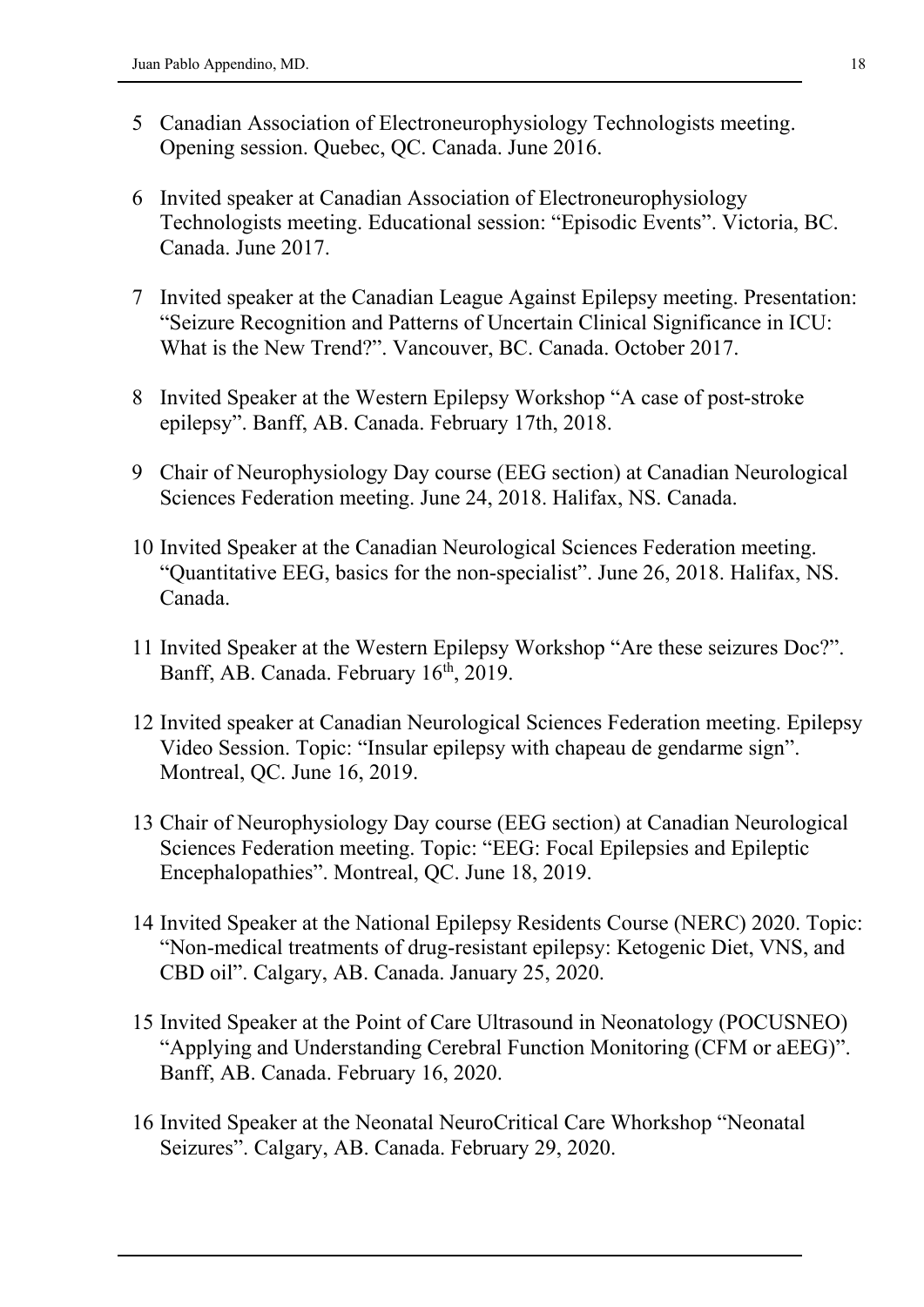- 17 Invited Speaker at the Canadian Association of Electrophysiology Technologists (CAET). Banff, AB. Canada. June 7 – 10, 2020. *(Cancelled due to COVID-19 Pandemic)*
- 18 Brain Hour Rounds, McMaster University. Virtual meeting. Hamilton, ON. Canada. November 20, 2020.
- 19 Invited Speaker at the Medical Expert Neonatal Rounds. Virtual meeting. Calgary, AB. Canada. December 2, 2020.
- 20 Invited Speaker: Medical Expert "Anti-Seizure medications in Pediatric Epilepsy". Virtual meeting. Calgary, AB. Canada. December 14, 2020.
- 21 Invited Speaker: Neurology Grand Rounds at The Hospital for Sick Children. "Epileptic Encephalopathies of genetic origin". Toronto, ON. Canada. March 10, 2021.
- 22 Invited Speaker: "CME Meeting: Anti-Seizure Medications in Pediatric Epilepsy – a Case-Based Approach". Toronto, ON. Canada. March 23, 2021.
- 23 Plenary Session: Ictal Semiology. Chairs: Dr. Jorge Burneo, Western University and Dr. Juan Pablo Appendino, University of Calgary. 2021 Canadian League Against Epilepsy Scientific Meeting. Sep 26, 2021.

#### **International**

- 1 Universidad Nacional de Córdoba, Hospital Privado de Córdoba. Special Guest Speech: Channelopathies in Epilepsy. December 2006. Córdoba. Argentina.
- 2 Approach to Neonatal Examination. "Enf. Delicia C. Masvernat" Hospital Regional. January 2007. Concordia, Entre Rios. Argentina.
- 3 National Epi-Fellows Course: Tuberous Sclerosis and Epilepsy Surgery. American Epilepsy Society Meeting. December, 2009. Boston, MA. United States.
- 4 Universidad Nacional de Córdoba, Hospital Privado de Córdoba. Neonatal Seizures and aEEG. February 2015. Córdoba, Argentina.
- 5 Neurology Rounds at The Lady Cilento Children's Hospital: "QEEG in ICU. Calgary experience". September 2018. Brisbane, Queensland. Australia.
- 6 PICU Educational Rounds at The Lady Cilento Children's Hospital: "QEEG in PICU. Basics and clinical applications". September 2018. Brisbane, Queensland. Australia.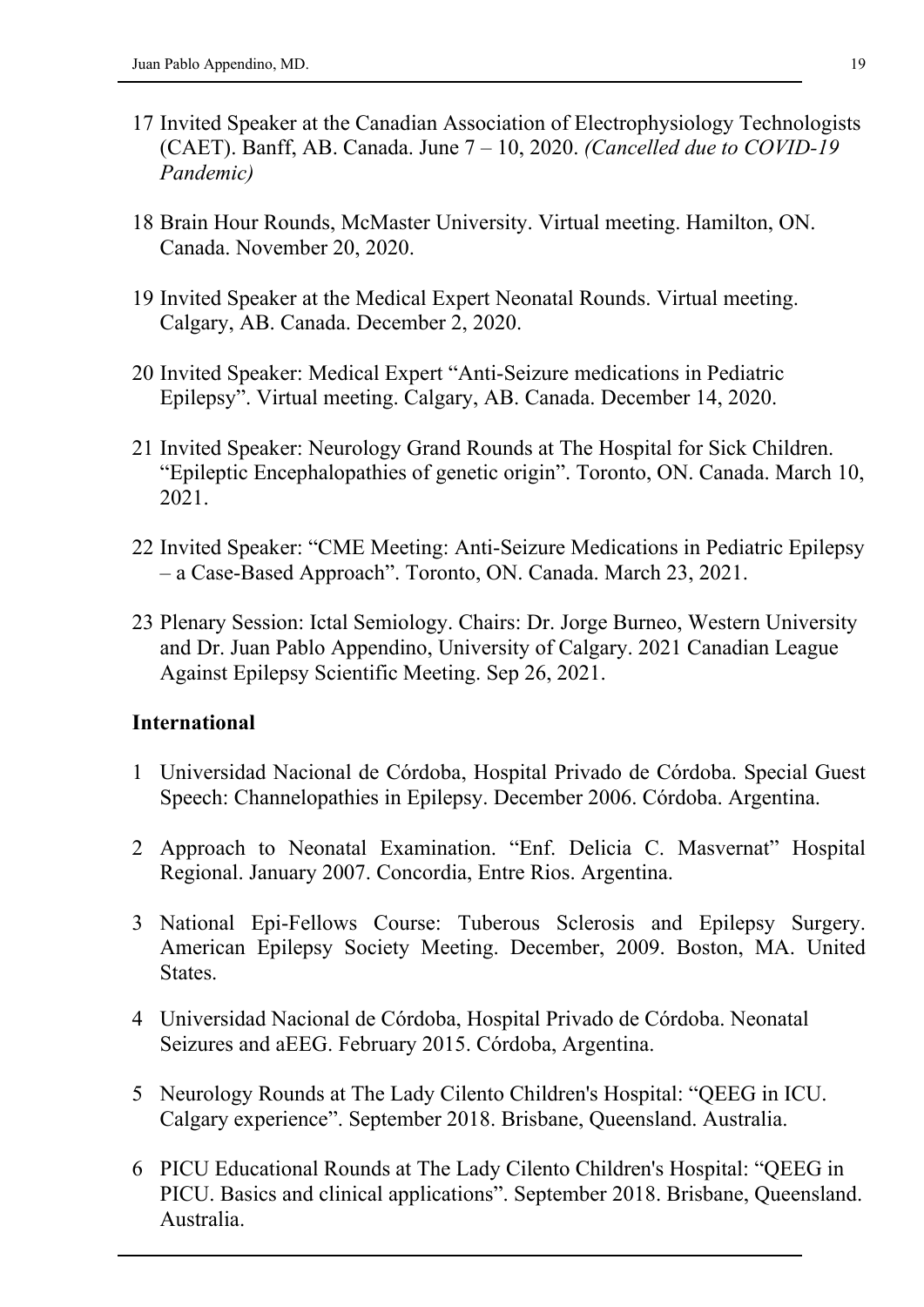- 7 Frontiers in Neonatal Neuro-Critical Care: Navigating the uncharted territory of the neonatal brain. Topic: "Cases: Interactive session". March 20 – 23, 2019. Muscat, Oman.
- 8 Frontiers in Neonatal Neuro-Critical Care: Navigating the uncharted territory of the neonatal brain. Topic: "Applying and understanding cerebral function monitoring (CFM or aEEG)". March  $20 - 23$ , 2019. Muscat, Oman.
- 9 Frontiers in Neonatal Neuro-Critical Care: Navigating the uncharted territory of the neonatal brain. Topic: "Biomarkers of Brain Injury". March  $20 - 23$ , 2019. Muscat, Oman.
- 10 Frontiers in Neonatal Neuro-Critical Care: Navigating the uncharted territory of the neonatal brain. Topic: "Beyond aEEG: EEG trends for neonatology". March 20 – 23, 2019. Muscat, Oman.
- 11 Academia Iberoamericana de Neurologia Pediatrica [Iberoamerican Pediatric Neurology Academy]. Topic: "Epileptic Encephalopathies of genetic origin". Lima, Peru. October 11, 2019.
- 12 Neurocriticon 2020 International Meeting. Topic: "Applying and understanding cerebral function monitoring (CFM)". January 18 – 19, 2020. Kochi, India.
- 13 Neurocriticon 2020 International Meeting. Topic: "Hands-on session: cerebral function monitoring (CFM/aEEG)". January 18 – 19, 2020. Kochi, India.
- 14 Neurocriticon 2020 International Meeting. Topic: "Amplitude Integrated EEG, applications and limitations". January 18 – 19, 2020. Kochi, India.
- 15 Neurocriticon 2020 International Meeting. Topic: "Beyond aEEG: EEG Trends". January 18 – 19, 2020. Kochi, India.
- 16 Neurocriticon 2020 International Meeting. Topic: "Interactive case based discussions". January 18 – 19, 2020. Kochi, India.
- 17 Banff International Epilepsy Symposium. Topic: "Pediatric Clinical Case: Familial frontal lobe epilepsy". January 31, 2020. Banff, AB. Canada.
- 18 Canada-India Neonatal Collaboration for Excellence in Research and Education. Topic: "Amplitude Integrated EEG (aEEG)". June 16, 2020. Lucknow, India.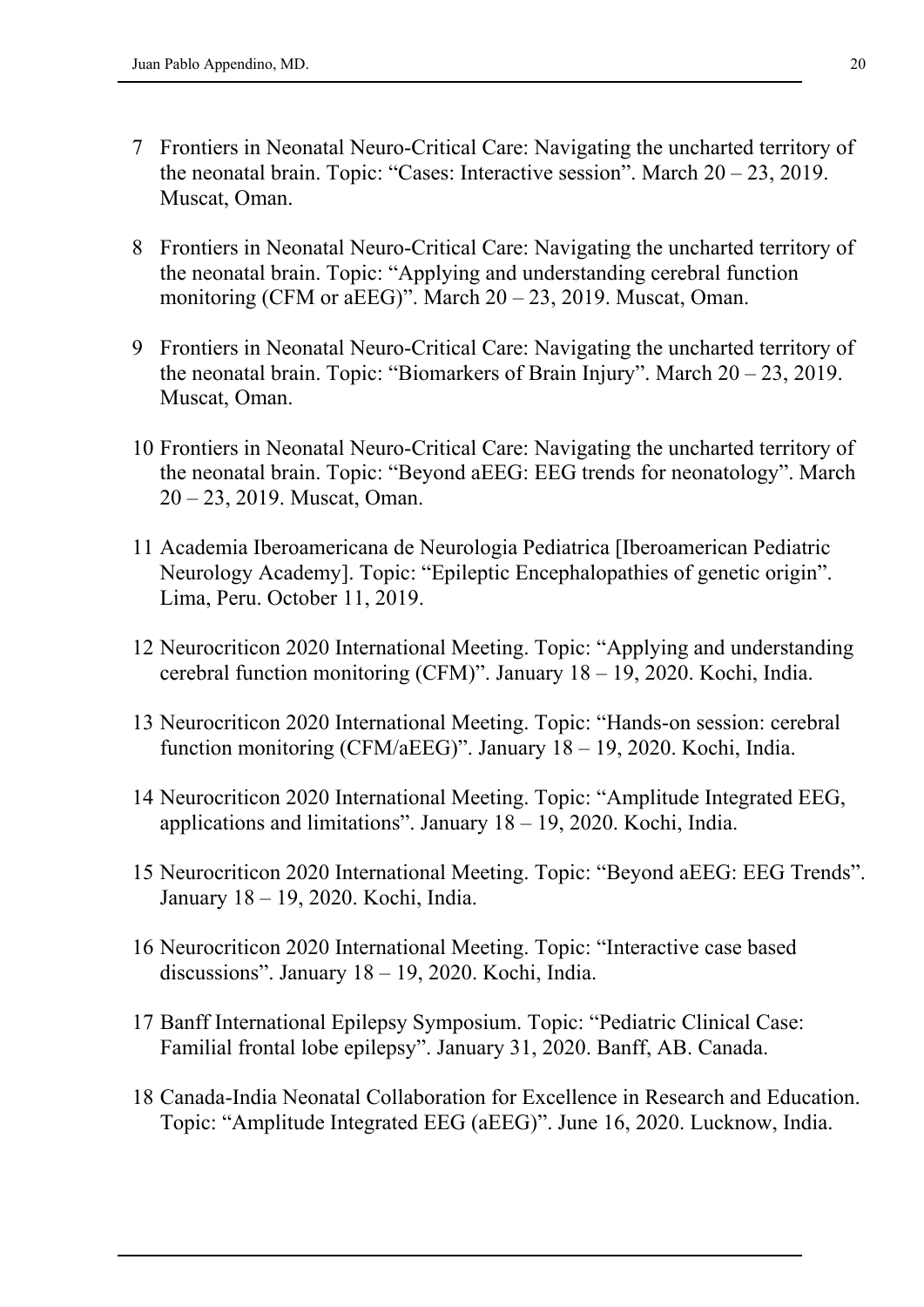- 19 North-American Epilepsy Congress (NAEC). Topic: "Challenging case for epilepsy surgery. Implications of motor function representation after early brain injuries". September 24 – 27, 2020. Toronto, ON. Canada.
- 20 "Liga Argentina Contra la Epilepsia (LACE)". Topic: "Neonatal seizures and epilepsy syndromes". October 15 – 17, 2020. Buenos Aires. Argentina.
- 21 "Liga Argentina Contra la Epilepsia (LACE)". Topic: "Continuous video-EEG monitoring in pediatric population". October  $15 - 17$ , 2020. Buenos Aires. Argentina.
- 22 "Discusión de casos con Epilepsia: Latinoamérica V" [Discussion of Epilepsy cases: Latin-America V"]. Topic: "Remodeling of motor function in cerebral palsy and its implications in epilepsy surgery". October 22, 2020. Mexico City. Mexico.
- 23 "Simposio Virtual de Epilepsia Pediátrica (ASCONI): Encefalopatías Epilépticas y del desarrollo". Topic: "Developmental Epileptic Encephalopathies". Bogotá, Colombia. October 16, 2020.
- 24 "Jornadas de Epilepsia, Guatemala: Encefalopatias Epilepticas". Topic: "Epileptic Encephalopathies of Genetic origin, genetic primers". Guatemala City. Guatemala. October 29, 2020.
- 25 Guatemala Epilepsy Congress (chapter of the International League Against Epilepsy – ILAE). Topic: "Epileptic Encephalopathies of Genetic origin from a clinical standpoint" Guatemala City. November 30, 2020.
- 26 Colombian Regional Symposium of Pediatric Neurology: "Controversies in Neonatal Seizures". Bogotá, Colombia. March 20, 2021.
- 27 Liga Argentina en Contra de la Epilepsia (LACE), webinar series: "Improving the prognosis of epilepsies and seizures using cvEEG and EEG trends" ["Mejorando el pronóstico de crisis y epilepsias usando monitoreo de EEG continuo y tendencias"]. Buenos Aires, Argentina. April 13, 2021.
- 28 International "Neonatal Neuro-Critical Care Pearls aEEG E-Workshop". Topic: Beyond aEEG: EEG trends for Neonatology Workshop". Saudi Arabia. August 28, 2021.
- 29 [Asociación Colombiana de Neurología Pediátrica (ASCONI)]. Colombian National Congress of Pediatric Neurology. Topic: "Neuromodulation in Epilepsy". Bogotá. Colombia. September 11, 2021.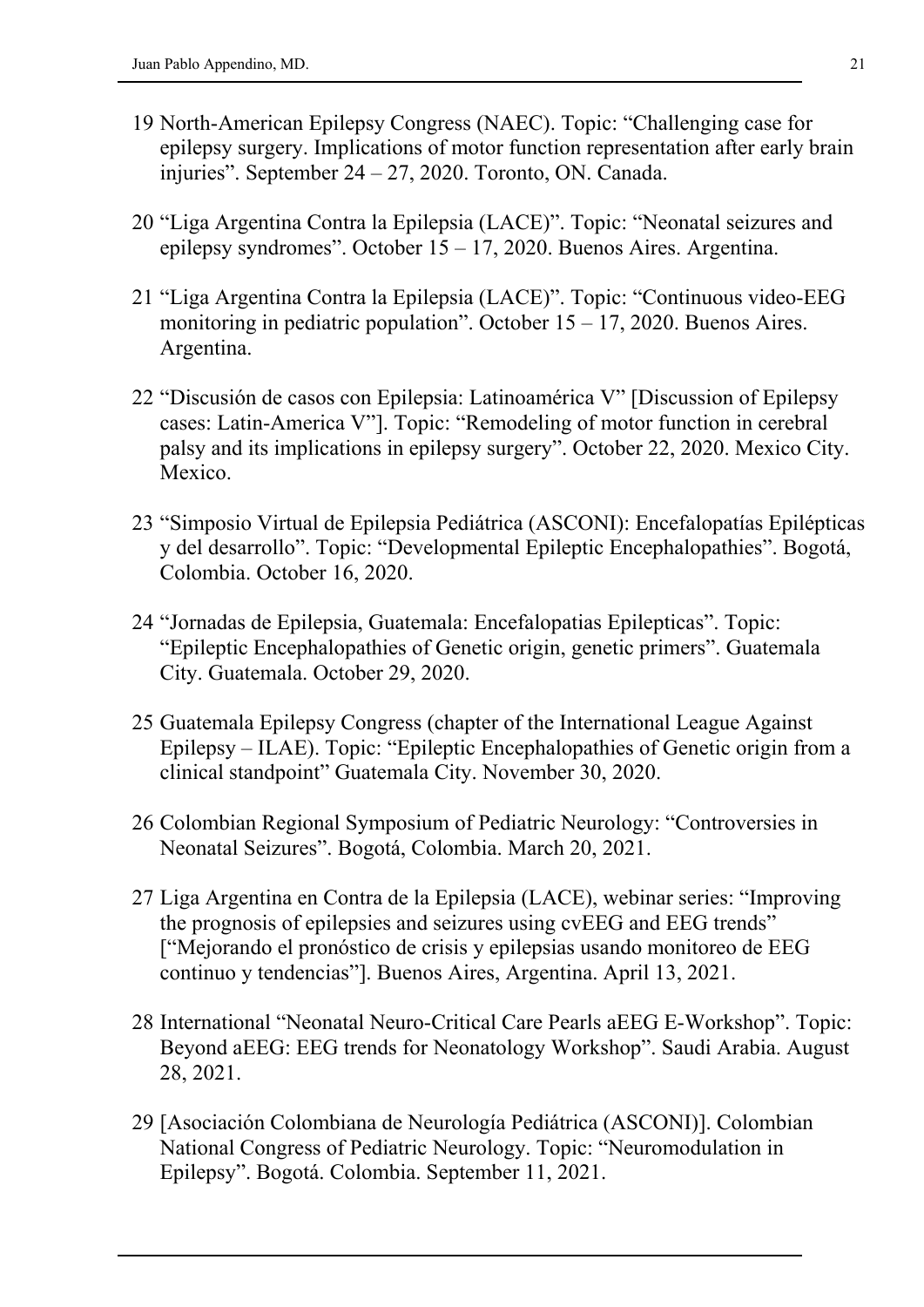## **HONOURS, AWARDS AND RECOGNITIONS**

- 1 **"Special Recognition Award".** School of Medicine, National University of Córdoba. Dean Prof. Dr. Carlos María Onetti. For my valuable collaboration in the prevention activities and teaching skills on the "World Free Tobacco Day". Universidad Nacional de Córdoba. Córdoba, Argentina. 1996.
- 2 **"Special Recognition Award".** School of Medicine, National University of Córdoba. Dean Prof. Dr. Héctor David Ferreyra and Honorable Directive Council from School of Medicine, National University of Córdoba. Presented to an outstanding student whom extracurricular activity improved the scientific community. (Due to my participation as Secretary at the "VII<sup>th</sup> COCAEM" National Congress of Scientific Medical Students from Argentina). Universidad Nacional de Cordoba. Córdoba, Argentina. 1997
- 3 **"Medicine Progress Foundation Academic Award".** Presented annually to an outstanding resident in each subspecialty. Consist of an annual grant support for academic use. I won it in four consecutive years. Hospital Privado de Córdoba. Universidad Nacional de Córdoba. Córdoba, Argentina. 2000 – 2004.
- 4 **"Dr William Logan Award".** Annually presented to a Neurology Resident or Fellow for its excellence in clinical teaching. The Hospital for Sick Children. University of Toronto. Toronto, Canada. 2007.
- 5 **"Dr John Stobo Prichard Award".** Awarded annually to a Subspecialty Fellow in Paediatric Neurology for its excellence in research. The Hospital for Sick Children. University of Toronto. Toronto, Canada. 2009.
- 6 **"Student Humanitarian Award**". This annual award recognizes and honours the exceptional student, staff or volunteer who exemplify the qualities of compassion and humanitarianism in providing care to children and their families. It is presented by Sickkids Foundation. The Hospital for Sick Children. University of Toronto. Toronto, Canada. 2010.
- 7 **"2010 – 2011 Academic Year Teaching Award: Most Outstanding Clinician, Clerkship"** (Nominee) awarded annually to a clinician with outstanding teaching skills. Presented by Manitoba Medical Student's Association. University of Manitoba. Manitoba. Canada. 2012.
- 8 **"2011 – 2012 Academic Year Teaching Award: Most Outstanding Clinician, Clerkship"** (Nominee) awarded annually to a clinician with outstanding teaching skills. Presented by Manitoba Medical Student's Association. University of Manitoba. Manitoba. Canada. 2012.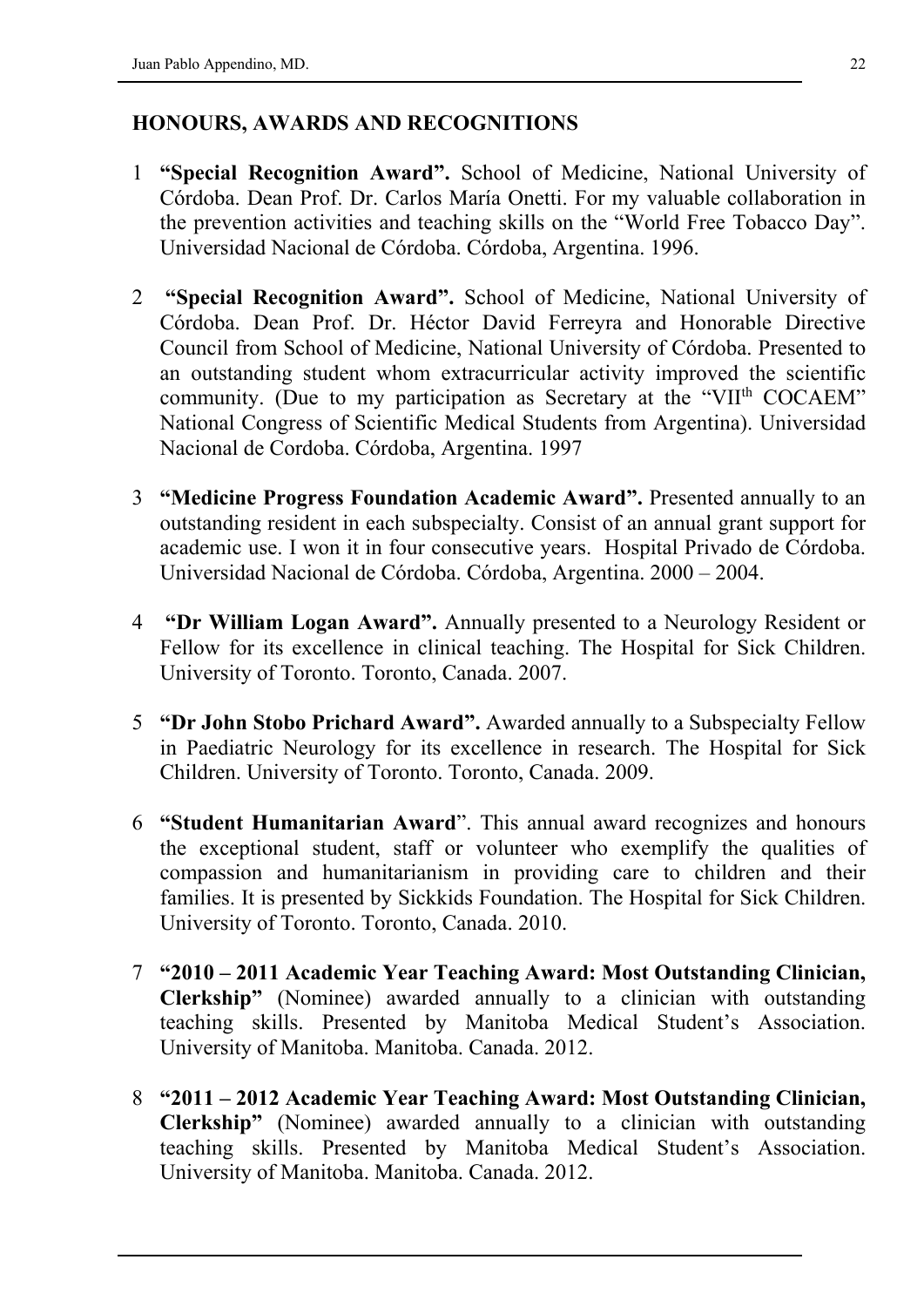- 9 **"2012 – 2013 Academic Year Teaching Award: Mentorship – Medicine II"** (Nominee) awarded annually to teachers who make themselves accessible through giving of their time, attention and life experiences to mentor students through the pre-clerkship years. Presented by Manitoba Medical Student's Association. University of Manitoba. Manitoba. Canada. 2012.
- 10 **"2017 Dr Robert H. Haslam Faculty Award for Residency Teaching. Division of Paediatric Neurology".** Awarded annually to distinguished educator and outstanding teacher in the Paediatric Neurology Department. Nominated and elected by the residents.
- 11 Nominated by peers to the **"2018 Department of Pediatrics Educator of the year"**. Formal letter recognition as a runner up written by Jennifer R MacPherson, MD, FRCPC as Deputy Head, Professional Affairs. Department of Pediatrics. Alberta Children's Hospital. Calgary, AB. January 2019.

## **COMMITTEES INVOLVEMENT**

### **Educational Activities:**

- 1 Education Committee. Neurology Program, The Hospital for Sick Children. University of Toronto. Toronto, ON. Canada. July 2006 - June 2007
- 2 OSCE examiner. Neurology Program (The Hospital for Sick Children site). University of Toronto. Toronto, ON. Canada. April 1<sup>st</sup>, 2009.
- 3 OSCE examiner. Paediatric Program (The Hospital for Sick Children site). University of Toronto. Toronto, ON. Canada. March 5<sup>th</sup>, 2010.
- 4 OSCE examiner. Neurology Program (The Hospital for Sick Children site). University of Toronto. Toronto, ON. Canada. April 21st, 2010.
- 5 Clinical Subcommittee. Paediatric Residency Program. University of Manitoba. Winnipeg, MB. Canada. 2011 – 2013.
- 6 Curriculum Renewal Committee. Basic Science Task Force. Faculty of Medicine. University of Manitoba. Winnipeg, MB. Canada. 2011.
- 7 Pediatric Content Committee. American Epilepsy Society. United States. 2010 2013; 2016 – 2019.
- 8 Board examiner. Canadian Board of Registration of Electroencephalograph Technologists. Canada. 2013 – Present
- 9 Regional representative. Canadian Board of Registration of Electroencephalograph Technologists. Canada. 2012 – 2019.
- 10 OSCE examiner. Neurology and Paediatric Neurology Programs at the University of Calgary. Calgary, AB. Canada. 2016 – Present.
- 11 External reviewer for University of Ottawa, School of Medicine for promotion application. October 2018.
- 12 External reviewer for University of Manitoba, School of Medicine for promotion application. August 2019.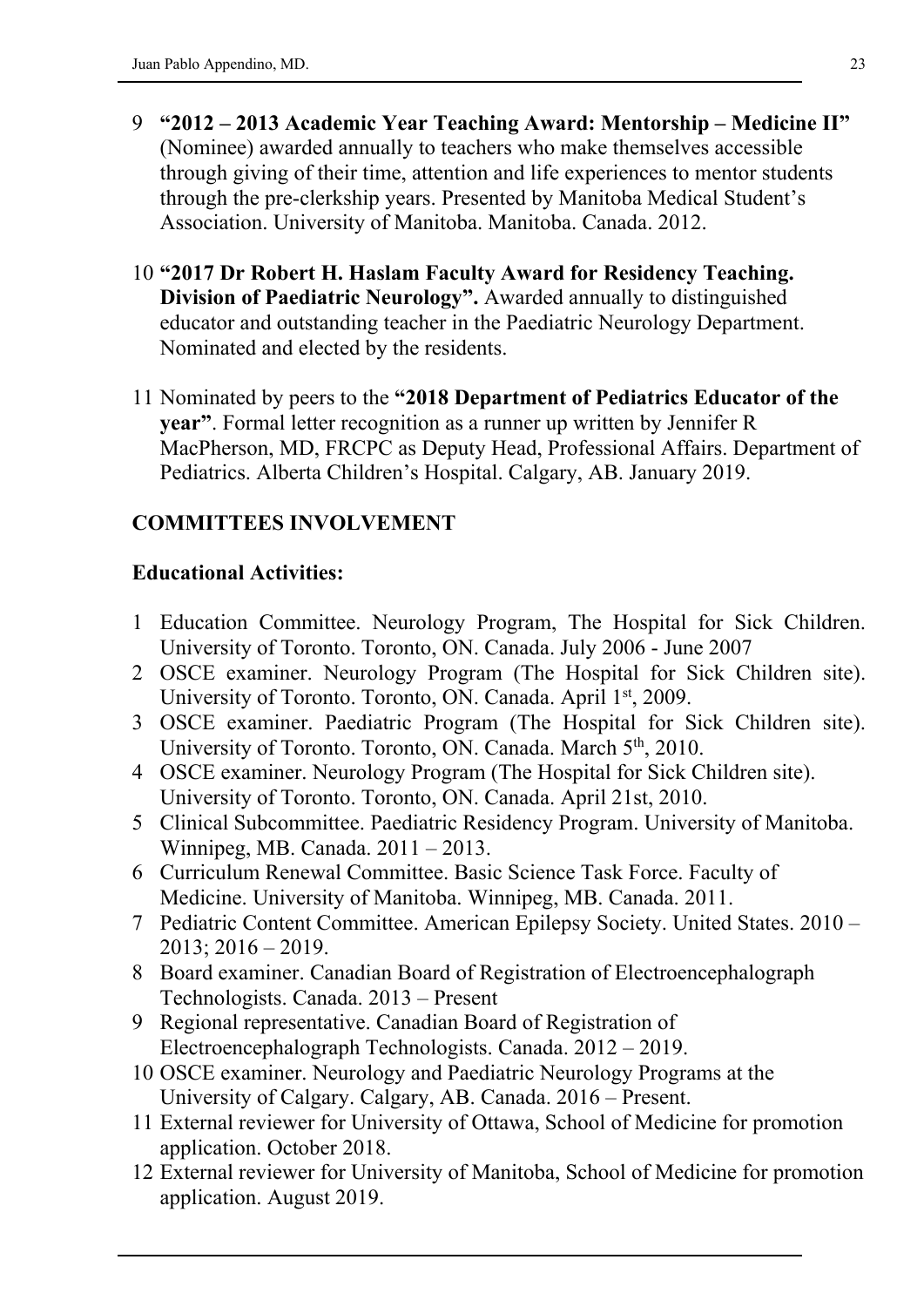### **Medical/Scientific Organizations-Committees/Affiliations**

- 1 "Sociedad Argentina de Pediatria". 2003 2005. Argentina.
- 2 "American Academy of Neurology". 2006 2017. United States.
- 3 "Canadian League Against Epilepsy". 2007 Present. Canada.
- 4 "American Epilepsy Society". 2008 Present. United States.
- 5 "Sociedad Argentina de Neurología Infantil". 2008 2010. Argentina
- 6 "Canadian Paediatric Epilepsy Network. Canadian League Against Epilepsy". 2009 – Present.
- 7 "Canadian Society of Clinical Neurophysiologists". 2010 Present.
- 8 "Canadian Association of Child Neurology". 2010 Present.
- 9 "Canadian Neurological Science Federation" 2010 Present.
- 10 "Academia Iberoamericana de Neurología Pediátrica" 2017 Present.
- 11 "Gender Equity Task Force". Department of Pediatrics. University of Calgary 2020 – Present.

## **ADDITIONAL INFORMATION**

### **Undergraduate Work – Experience.**

- 1 Physician's assistant at the "Hospital de Clínicas". Department of Hemotherapy October 1996 to December 1996. Córboba city. Córdoba. Argentina.
- 2 Physician's assistant at the "Hospital Rawson". Women and gynecology ward, from September 1997 to February 1998. Córboba city. Córdoba. Argentina.
- 3 Physician's assistant at the "Hospital Rawson". Guard, from February1997 to November 1998. Córboba city. Córdoba. Argentina.
- 4 Physician's assistant at the "Infant & Juvenile Neuropsychological Institute". EEG technician, from April 1999 to June 1999. Concordia city. Entre Rios. Argentina.

### **Volunteer Work**

- 1 Monthly visiting Doctor in rural-mountain area "Sierra de Calambuchita". Cordoba Argentina. June 2000 to May 2004.
- 2 Visiting Doctor in Rural-Mountain School "San Jose de San Martin. Quebrada los Condoritos". October 2003.

### **Meetings Organization and Academic participation as member of Scientific Societies**

1 Titular Member of "Scientific Medical Students from National University of Córdoba". April 1996 to April 1999. Córdoba city. Córdoba. Argentina.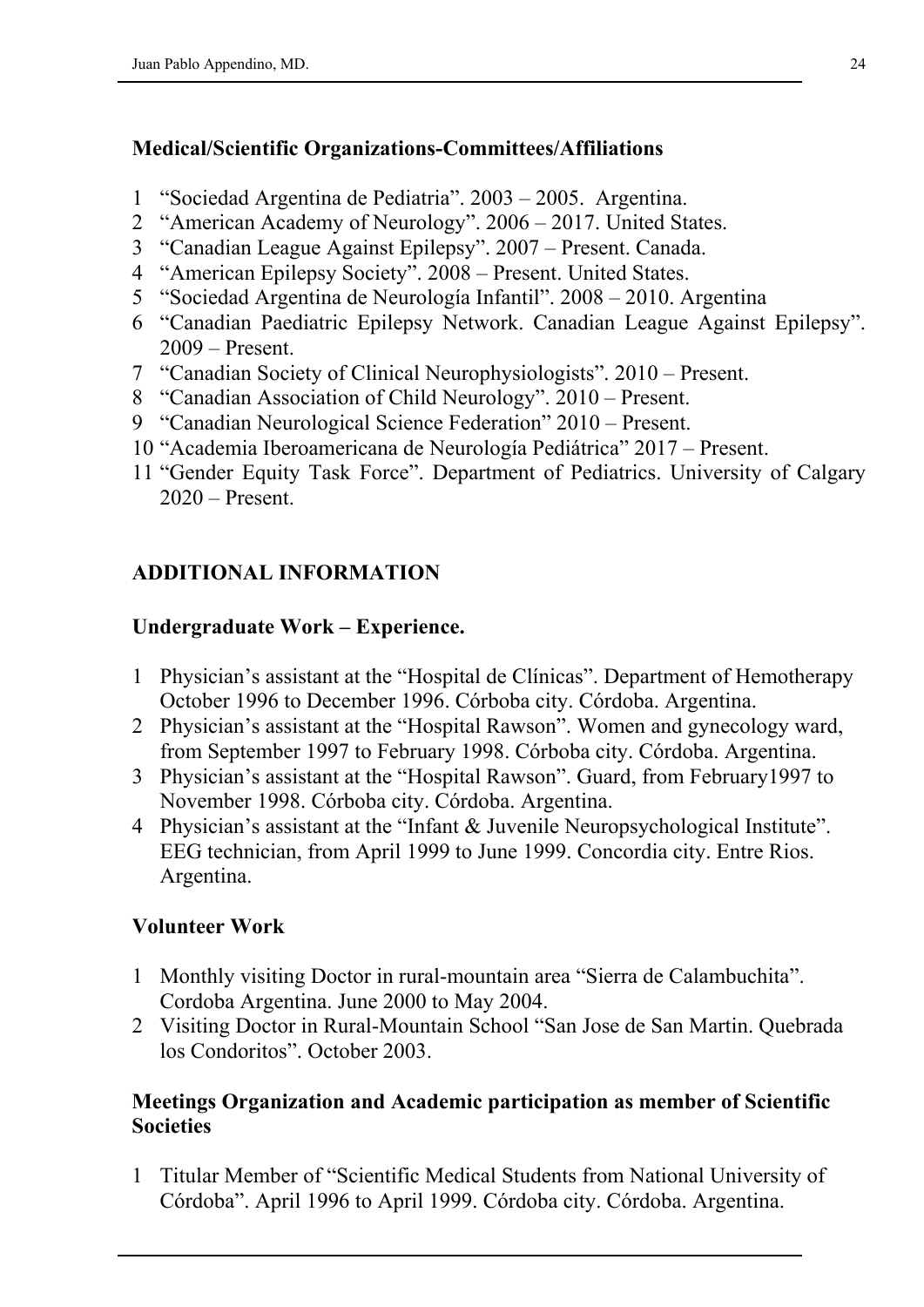- 2 Secretary of "VI<sup>th</sup> Regional Congress of Scientific Medical Students from National University of Córdoba". November 1996. Córdoba city. Córdoba. Argentina.
- 3 Treasurer of "Scientific Medical Students from National University of Córdoba". April 1998 to April 1999. Córdoba city. Córdoba. Argentina.
- 4 Secretary of "VII<sup>th</sup> COCAEM" (National Congress of Scientific Medical Students from Argentina). October 1997. Córdoba city. Córdoba. Argentina.
- 5 Secretary of the "Muscular Weakness Symposium" in II° Regional Meeting of Signs and Symptoms in Pediatric. Pediatrics Argentine Society. Córdoba. Argentina. August 2003.
- 6 Resident Representative at the Neurology Development Committee, Canada Cuba Project. Canadian Neuroscience Society Foundation. 2007 – 2010.
- 7 Ongoing participation on an annual basis in the organization of the Canadian Neurological Science Federation meeting since 2015.
- 8 Ongoing participation on an annual basis in the organization of the Canadian League Against Epilepsy meeting since 2016.
- 9 Ongoing participation on an annual basis in the organization of the Western Epilepsy Workshop since 2018.

## **Postgraduate Local, National and International Courses**

- 1 "Pediatric Advanced Life Support" (PALS). Duration: 40 hours. Final exam successfully passed. Pediatrics Argentinean Society. Córdoba. Argentina. August 2001.
- 2 "Initial Management of Pediatric Polytraumatism". Duration: 40 hours. Final exam successfully passed. Pediatrics Argentinean Society. Córdoba. Argentina. August 2002.
- 3 "Biostatistics and Mathematics". Duration: 20 hours. Final exam successfully passed. National University of Córdoba. Córdoba. Argentina. October 2002.
- 4 "Epidemiology". Duration: 20 hours. Final exam successfully passed. National University of Córdoba. Córdoba. Argentina. October 2002.
- 5 "Investigation Methodology". Duration: 20 hours. Final exam approved. National University of Córdoba. Córdoba. Argentina. May 2003.
- 6 "Medical English Exam". Final exam approved. National University of Córdoba. Córdoba. Argentina. December 2003.
- 7 "Pediatric Advanced Life Support" (PALS). Duration: 40 hours. Final exam approved. Pediatrics Argentinean Society. Córdoba. Argentina. August 2004.
- 8 "Toronto Neurology Update" University of Toronto. Toronto. Canada. Duration: 15 hours. October 2005.
- 9 "Neuromuscular Diseases Course" University of Toronto. Canada. Duration: 40 hours. July 2006.
- 10 "Pediatric Epilepsy". Wake Forest University. North Carolina. U.S. Duration: 30 hours. Final exam successfully passed. March, 2008.